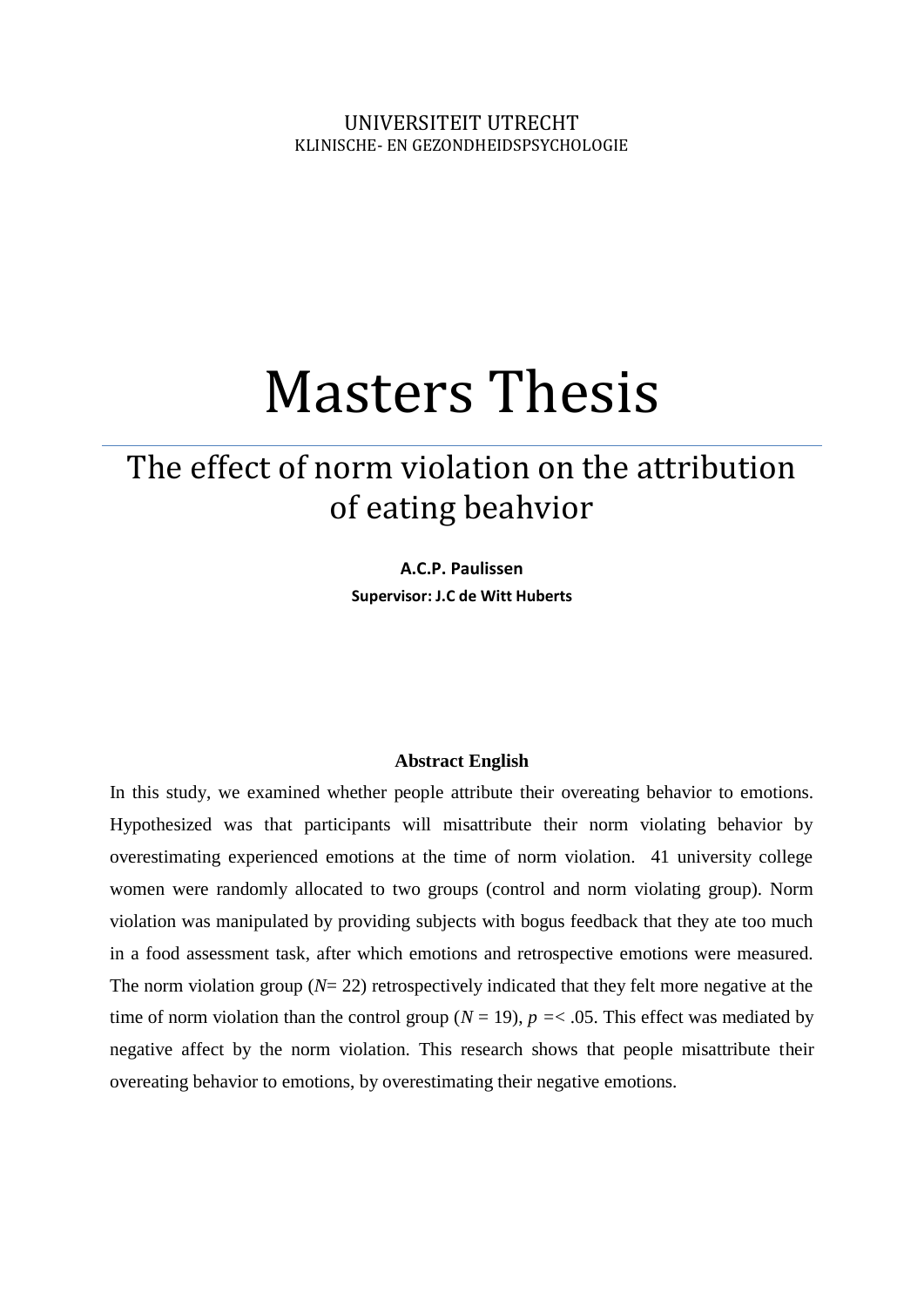## **Abstract Nederlands**

In deze studie werd onderzocht of mensen hun (over)eetgedrag toeschrijven aan emoties. De hypothese was dat participanten hun norm overschrijdende gedrag verkeerd zullen toeschrijven aan emoties, door hun emoties te overschatten ten tijde van de norm overschrijding. 41 vrouwelijke universiteits studenten zijn willekeurig verdeeld over 2 groepen (controle en norm overschrijdende groep). Normoverschrijding was gemanipuleerd door proefpersonen bogus feedback te geven dat ze teveel hadden gegeten in een voedsel inschattingstaak, waarna emoties en retrospectieve emoties gemeten werden. De norm overschrijdende groep (*N*= 22) gaf retrospectief aan dat ze zich negatiever voelden ten tijde van de norm overschrijding, dan de controle groep (*N* = 19), *p =*< .05. Dit effect werd gemedieerd door negatief affect, dat werd veroorzaakt door de norm overschrijding. Dit onderzoek toont aan dat mensen hun (over)eetgedrag verkeerd toeschrijven aan negatieve emoties.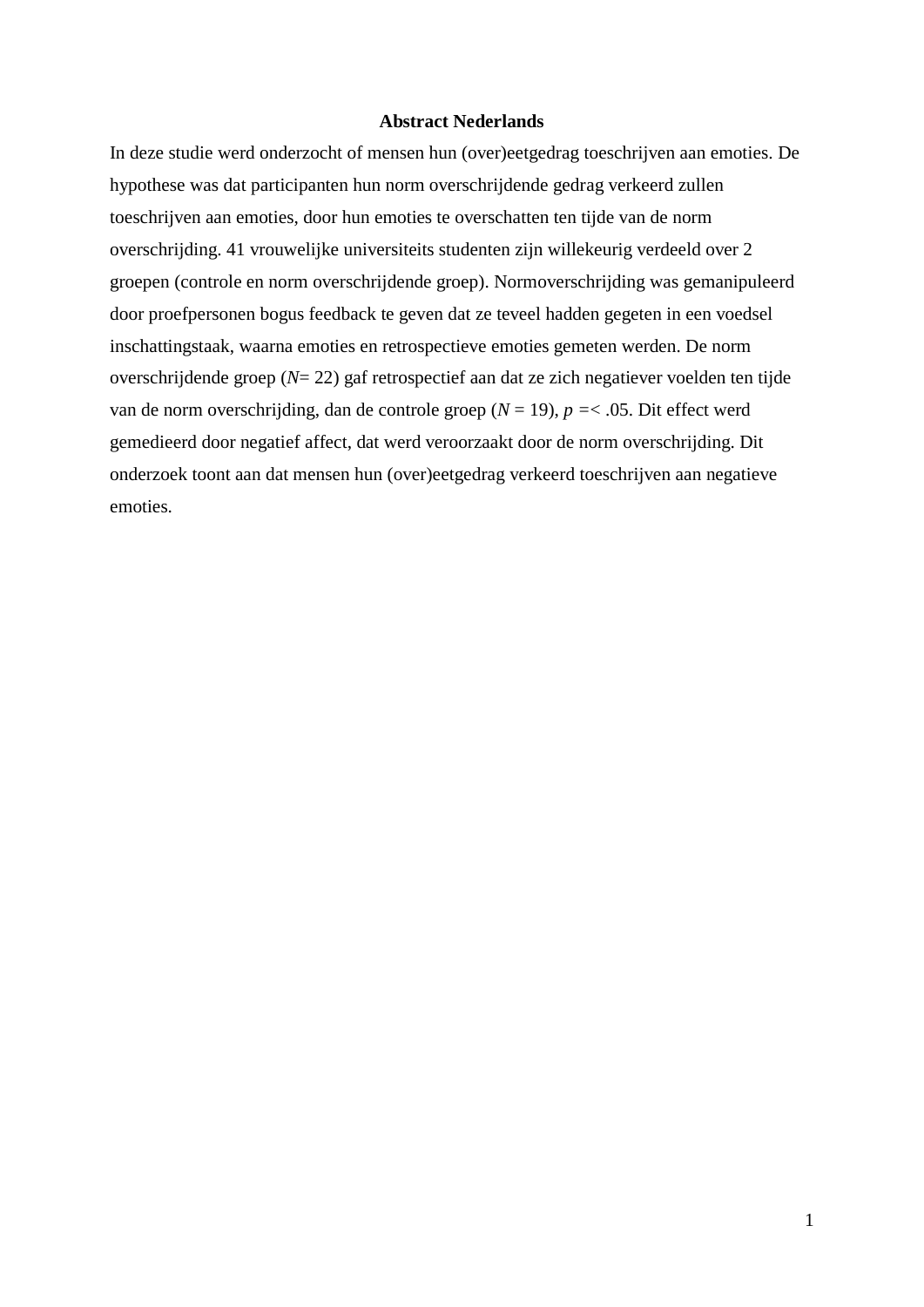# **Introduction**

According to the World Health Organization, overweight is one of the largest public health problems in the 21st century. Prevalence numbers of overweight have tripled in some countries since 1980 and they are still increasing (van den Hurk, van Dommelen, van Buuren, Verkerk & HiraSing, 2007). Overweight is not only a threat to health, it is also a major cost to society (Branca, Nikogosian & Lobstein, 2007). Health organizations try a number of different solutions to the obesity problem. An example of one of these solutions is running prevention campaigns. To develop an effective campaign, information is needed about the determinants of excessive eating. A great amount of research (biological, physiological and psychological) has already been conducted in this topic and there are numeral different theories about excessive eating. A result from several studies, is that emotion seems to play an important role in the regulation of eating behavior (Macht, 2008). Especially, the relationship between negative emotion (fear, anger and sadness) and consumption, has been investigated extendedly (Canetti, Bachar & Berry, 2002). A normal physiological reaction to the experience of a negative emotion is to decrease food intake. Negative emotions cause a feeling of satiety, which reduces appetite (Spoor, Bekker, van Strien & van Heck, 2006). The psychological reaction to a negative emotion, where the feeling of satiety or hunger doesn't play a role, means that people keep eating when feeling down, whether they are satiated or not. This reaction could be a cause for overeating (Macht, 2008). Emotional eating is such a psychological reaction. This is the tendency to overeat in reaction to negative emotions (van Strien et al, 2007). Studies in normal weight women have indeed found positive relations between emotions and increasing food intake (Newman, O'Connor & Conner, 2007). However, there are also studies that found no relationship between emotional eating and food intake in response to negative emotions (Lluch, Herbeth, Mejean, & Siest, 2000). Overall, it is not entirely clear how emotions affect eating behavior.

A limitation of these studies is a methodological one. Often, when subjects are asked about their eating behavior, this is done retrospectively. From a study of Thomas and Diener (1990) and Ready, Weinberger en Jones (2007), it appears that retrospective judgments of emotional experiences are often not very accurate. This raises a question of whether or not, it is true that emotional eaters increase their food intake in response to negative emotions. Considering the fact that retrospective self-reports are not as accurate as was thought, it could be that emotional eater scales 'diagnose' people falsely as an emotional eater. The problem could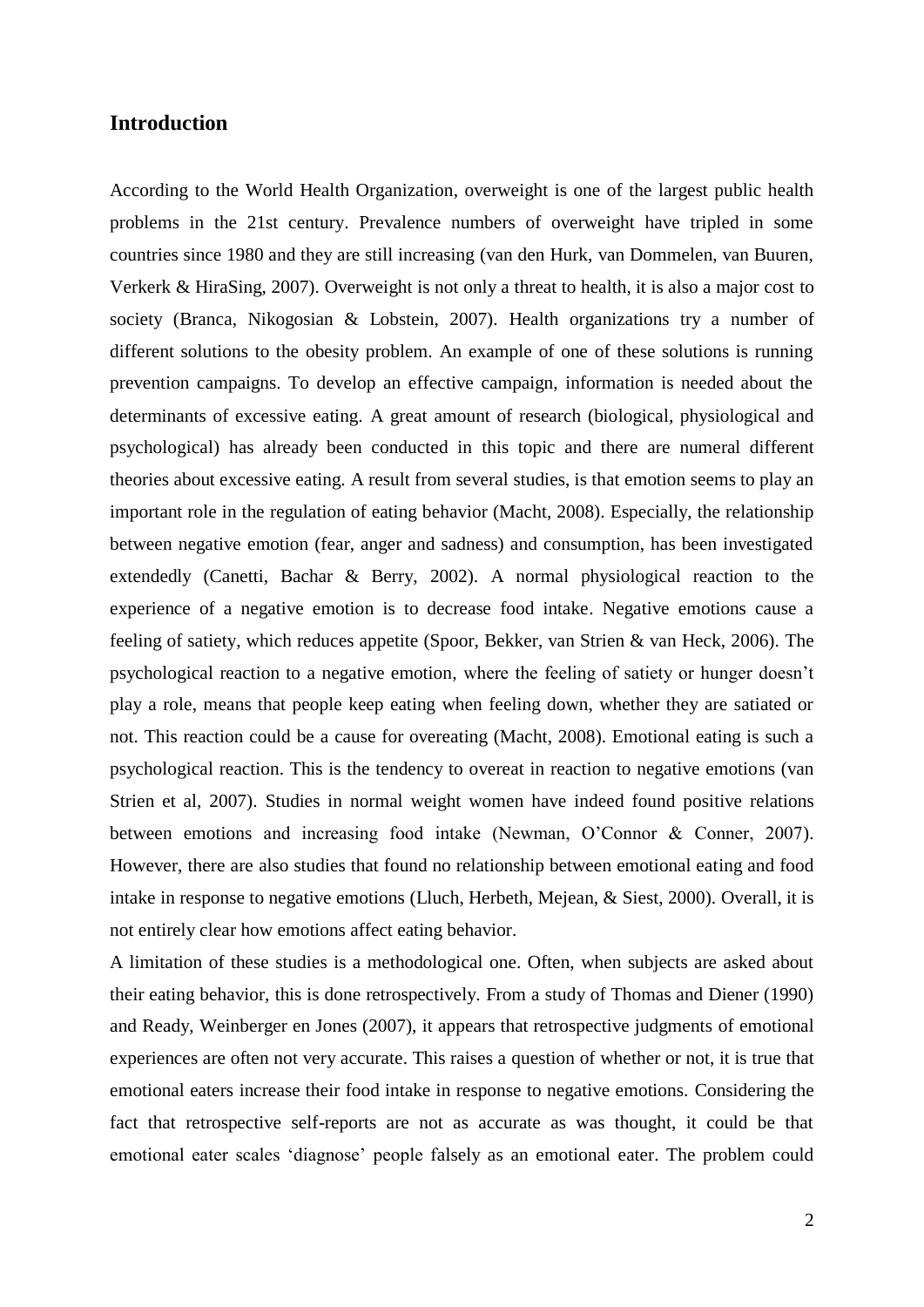then be with participants who underreport or overreport their eating behavior (Ready, Weinberger & Jones, 2007).

In contrast with retrospective studies are the experimental studies done in the lab, where negative emotions are induced and later food intake is measured with Bogus taste tests. These taste tests are used to rule out the bias of self-reports and inaccurate retrospective judgments. In a study by Evers, de Ridder and Adriaanse (2009), who used this methodological set-up, the authors found no increase in food intake during negative affect in emotional eaters compared to control groups. Since the bias has been omitted from the study design and the results still leave an uncertainty about the relationship between emotions and eating, there remains the question of how can overeating behavior in people be explained in relation to emotions?

An alternative explanation about why overeating can be attributed to a negative mood state despite prospective studies that indicate that people actually don't overeat when in a negative mood state, could be in the research of Oettingen, Grant, Smith, Skinner and Gollwitzer (2006) and Parks-Stamm, Oettingen and Gollwitzer (2010). They found that unconscious norm violating behavior leads to negative affect. In order to reduce this negative affect, people search for an explanation for this kind of behavior. This explanation is often a misattribution, because it is frequently unknown to people why they behave in a certain way. Earlier experienced emotions could serve as an explanation for their norm violating behavior. Overeating could be that kind of norm violating behavior for some men and women. More specifically, for men and women who are restrained eaters or dieters. This type of eaters pay a great amount of attention to what they eat and how much they eat (Herman & Mack, 1975). Their goal is to reduce or maintain weight, hence when they eat too much by accident, they will feel bad about themselves (negative affect) because their behavior (overeating) is not in line with their goal (reduce eating and weight). This could be personal norm violation.

In this study, we investigate whether women use negative emotions wrongly as an explanation (misattribution) for overeating (norm violating behavior). With this study, a new path will be paved in research to eating behavior.

# *Misattribution*

According to self-perception theory (Bern, 1972), people make misattributions about their behavior when their internal status is weak, ambiguous or difficult to interpret. They conceive their attitudes and mood states, just as an outsider would conceive them; by observing their behavior and trying to explain why they do what they do. This will lead to misattributions.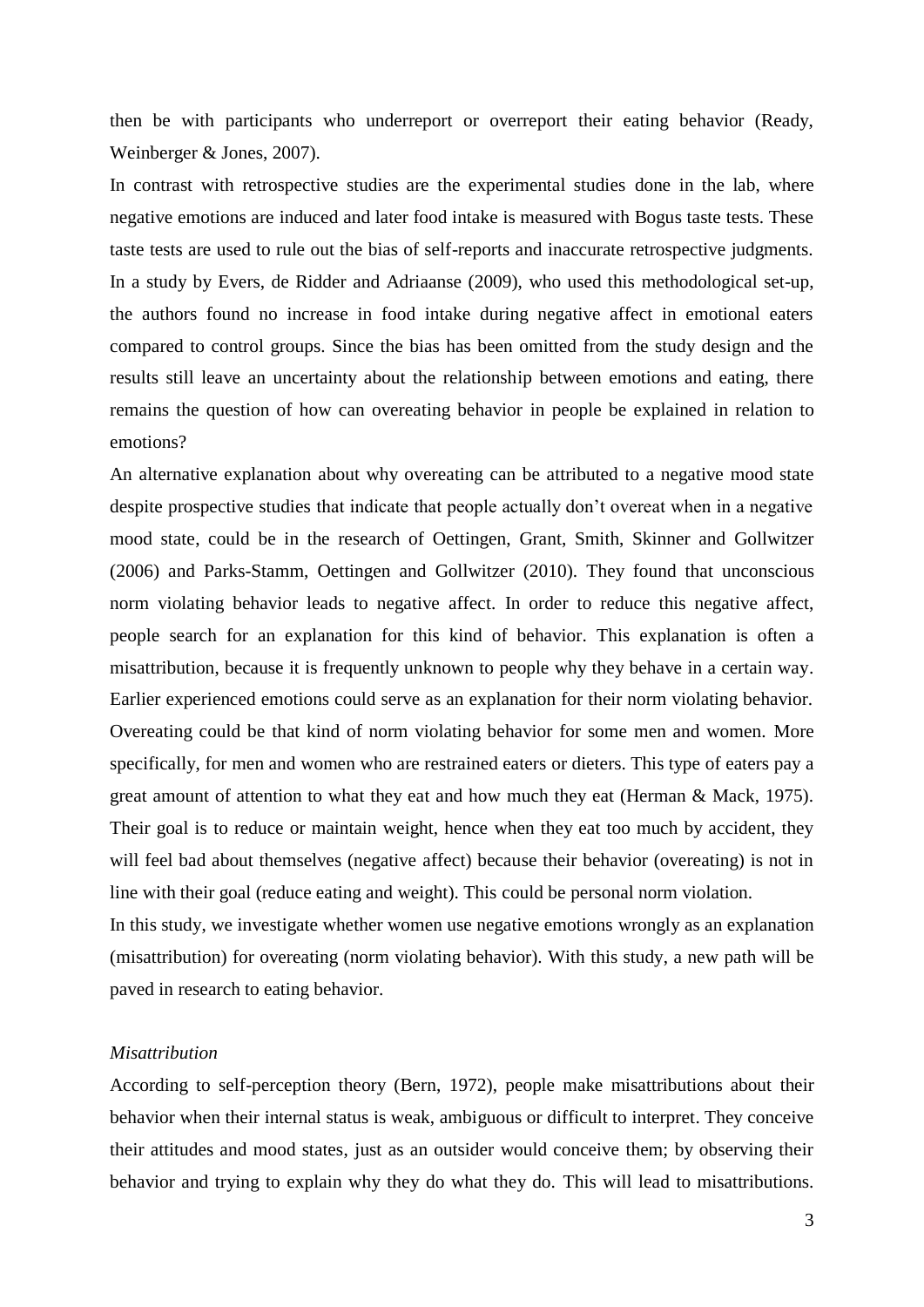Bar-Anan, Wilson en Hassin (2010) give two kinds of self-perception errors. In the first pattern, people are encouraged to behave in a way that is unnatural to them. Although the behavior is unnatural to them, they still misattribute that behavior to a prior attitude, characteristic or objective. In this error pattern, people fail to identify the extent to which their actions were triggered by the situation. In the second error pattern, people apply the wrong label to internal, physiological cues. For instance, when people become aroused (by physical exercise or drugs), they can sometimes misattribute their arousal to an emotional mood state (i.e. sexual attraction) (White, Fishbein & Rutstein, 1981).

The process of misattribution is motivated from the need to reduce cognitive dissonance. This cognitive dissonance arises, because sometimes there is inconsistency between the behavior of a person and the norms en values of that person. People want to understand why they perform certain behavior. An example with eating behavior, is that when someone tries to lose weight and therefore would not eat fat and sugar rich food, but yet does so. In this example, the norms and values of that person do not match with his behavior, which results in cognitive dissonance.

#### *Norm-violation and emotion*

A situation where people often misattribute their behavior, is when people are confronted with norm-violating behavior. The internal status of a person could be in this case weak, ambiguous or difficult to interpret, because they acted in a different way than their norms and values. When they are confronted with this cognitive dissonance, it will lead to negative feelings. This is because that person can't find a reason why he or she performed that behavior. Hence, they are in an 'explanatory vacuum' (Oettingen et al., 2006). Without an explanation for their behavior, people are exposed to the anger of others or to their own feelings of guilt and irritation. Since people want to protect themselves against negative feelings of guilt, they will make a misattribution to explain their norm-violating behavior. They do this by choosing a goal or internal status that was present in consciousness earlier, which could explain their norm-violating behavior. For instance, emotion could serve as an explanation for norm-violating behavior. This is a plausible clarification, since emotions aren't remembered very accurately.

From retrospective research (Thomas & Diener,1990; Ready, Weinberger & Jones, 2007) appears that respondents tended to underestimate or overestimate their negative emotions afterwards. With a diary, participants noted several times a day their emotions. Hereafter, subjects were asked afterwards about the days they noted down their emotions. Participants'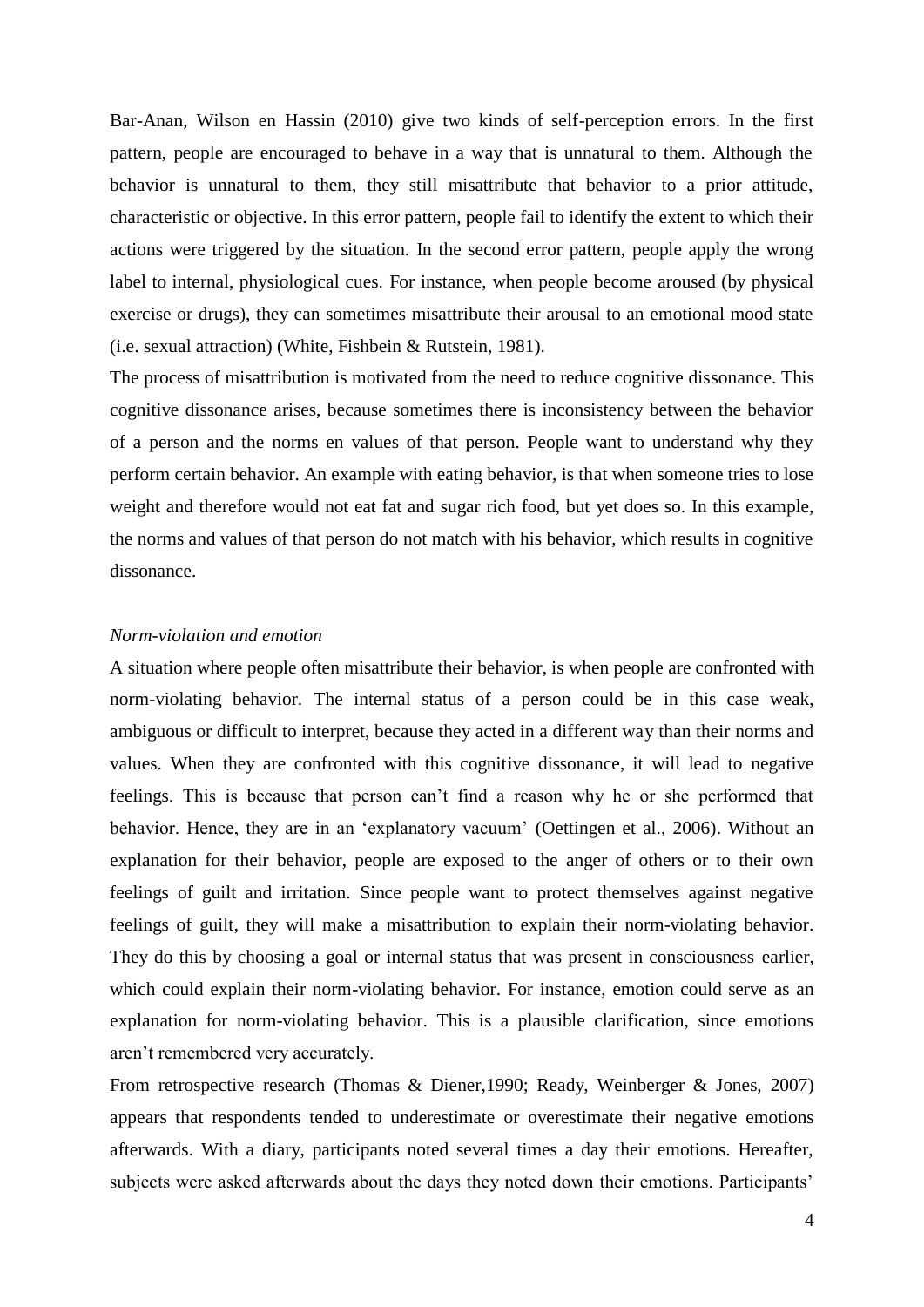mood state and the intensity were examined. In the study of Thomas and Diener (1990), it appeared that respondents overestimated the intensity of their mood state and that they underestimated the frequency of their positive versus negative affect. In the study of Ready, Weinberger and Jones (2007), it seemed that elderly people (65+) had the tendency to overestimate their positive affect and that the youth (adolescents) had the tendency to overestimate their negative affect. This shows that emotions can only partially be recalled correct.

Another reason why people can choose emotion as a plausible explanation for their normviolating behavior, is that it seems that behavior acted out during emotions, is judged by others as less negative and it is felt that the actor of the behavior is less responsible for his actions at the time of the emotions (Pizarro, Uhlmann & Salovey, 2003). This suggests that when emotions are in play, people judge others more subjective and more favorable than without emotions. Hence, emotions ensure that people judge others less hard, which gives people a save way to use emotions as an alternative explanation for their norm-violating behavior.

This experiment will positively contribute to research in overeating behavior. When people experience a negative emotion (after having received feedback about a task), it will be examined whether participants try to explain their health standard violating behavior in an alternative way, i.e. by overestimating their emotions. Until this far, there are no studies that have investigated the role of misattribution of emotions in correlation with overeating. This experiment is a first in this new research area. It is important, because it creates a new perspective into research about the influence of emotions on eating behavior.

In the current study, norm-violation is manipulated with participants. Our hypothesis is that participants attribute their norm-violating behavior to prior experienced emotions, because in this way, they have an explanation for their norm-violating behavior and hence reduces negative feelings.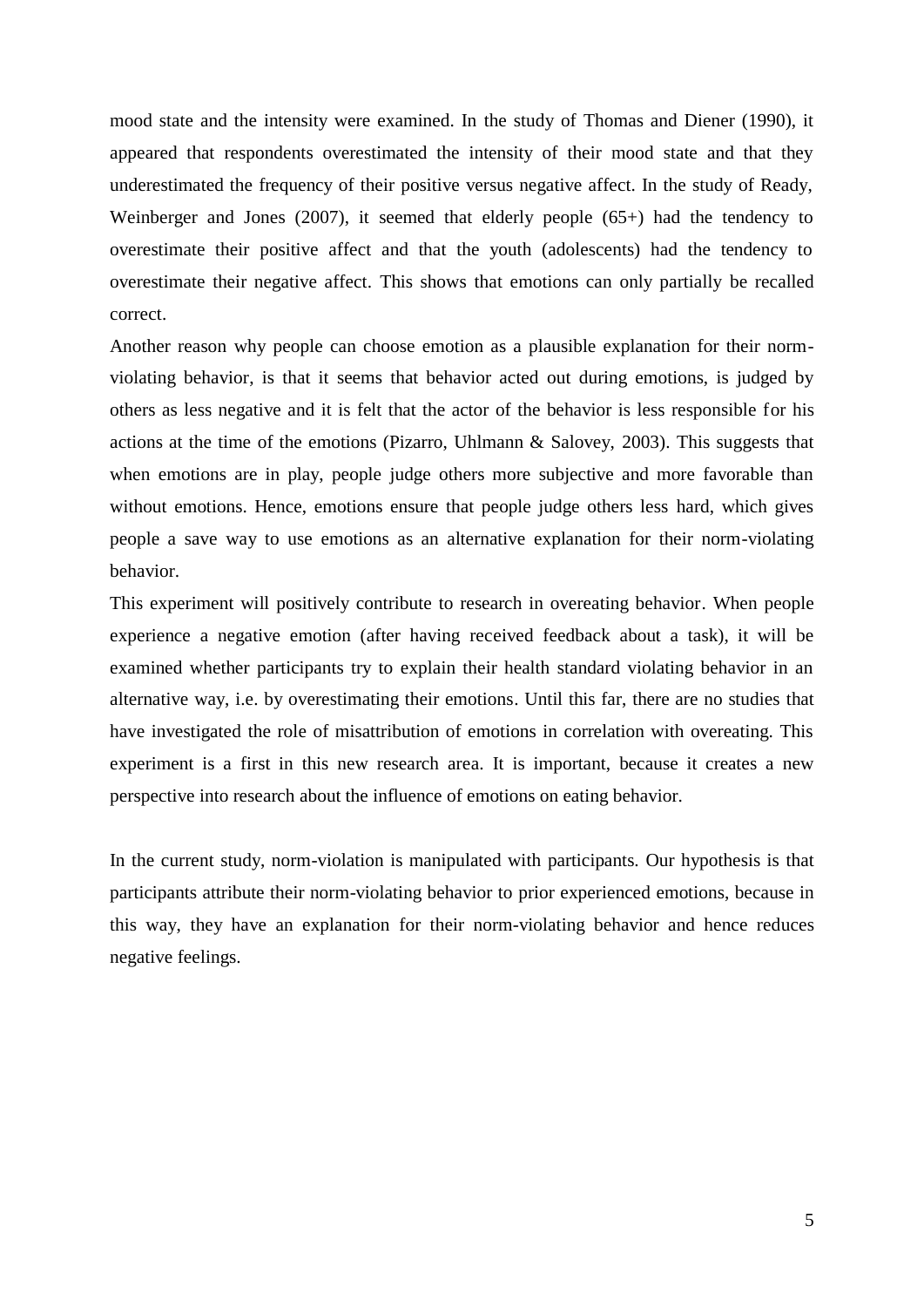# **Methods**

# *Participants*

Forty-six women have participated in this study with an average age of 21.07 years (*SD* = 2.43). Forty-two are studying at Utrecht University and the other four were either working or studying at Hogeschool Utrecht. Participants received a compensation of 8 Euros or 2 course credits. All participants signed an informed consent when entering the study. Participants were randomly allocated to the control group ( $N = 19$ ) or the experimental group ( $N = 22$ ). The data of five participants were deleted, these people were outliers (SD> 3 from the mean, T2: n= 3, T3: n= 2) at one of the measured emotional scales. These data could not be used for statistical analyses, the final sample consisted therefore of 41 participants. Table 1 shows the composition of the participants in the two groups.

|           | Control group |            | Experimental group |            | All participants |            |
|-----------|---------------|------------|--------------------|------------|------------------|------------|
|           | Age           | <b>BMI</b> | Age                | <b>BMI</b> | Age              | <b>BMI</b> |
| Number    | 19            |            | 22                 |            | 41               |            |
| Mean      | 21.26         | 21.53      | 20.90              | 22.15      | 21.07            | 21.86      |
| <b>SD</b> | 2.72          | 2.59       | 2.20               | 2.99       | 2.43             | 2.79       |

*Table 1. Mean and standard deviation of age and BMI of the control group and the experimental group and the whole sample.*

# *Procedure*

When participants signed in to join the experiment, they received an information letter and an informed consent. The true purpose of the study would not be revealed to subjects, until the end of the experiment. Instead, they heard a cover story, where they were told that the experiment contained an assessment task to investigate how well they can judge the size of certain amounts of food.

The experiment consisted of 2 separate parts (for full text see appendix 1), both were executed on a laptop in the software program e-prime. Part 1 consisted of a baseline emotion (T0), in combination with a short questionnaire about the general health. Then, a neutral, ambiguous movie was shown, that lasted 5 minutes. Hereafter, a second emotion measurement took place (T1). Then, the judgment task was conducted. Participants were asked to estimate how large a portion of 20 grams was of a certain food type. They had to judge the amount of food by eating it.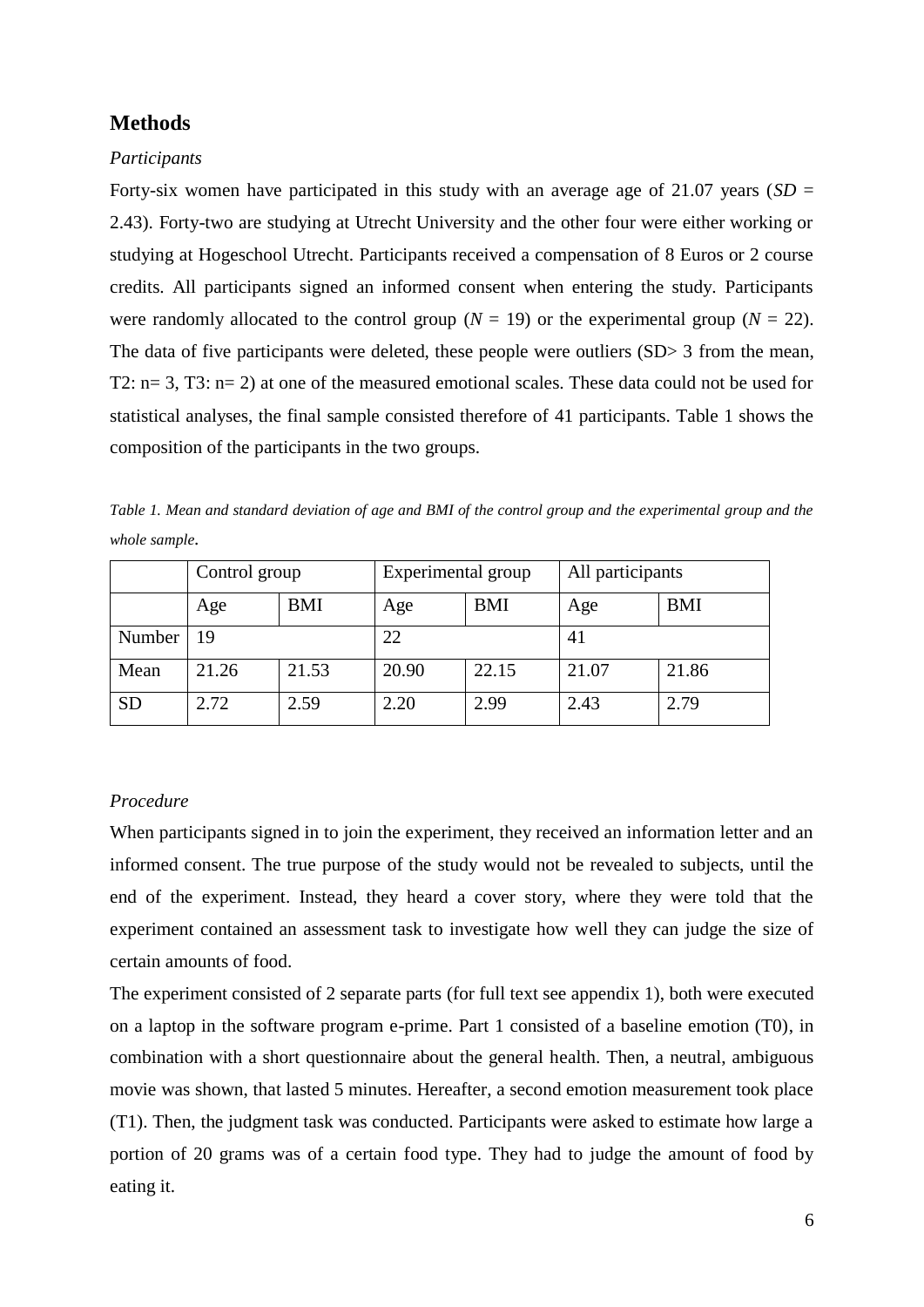Part two took place one day after the first part of the experiment. In this part, norm violation was manipulated; the feedback of the assessment task for the participants in the norm violation group. The feedback contained fake information about the amount of calories they had consumed with the assessment task. Participants in the control group got feedback that they rated the amount of food correctly. Participants in the experimental group got feedback that they had overrated the amount of food and that they had consumed too much calories. Hereafter, a third emotion measurement was administered. This happened right after participants received the feedback (T2). Then, they received a questionnaire where they were asked to retrospectively judge their emotions at the moment just before the assessment task (T3). Finally, participants filled in the Dutch Questionnaire for Eating Behavior (DEBQ, van Strien, 2005). Last, demographic variables such as age, weight, BMI and education level were also asked for. After the computer tasks, they received a debriefing form, with information about the real content of the experiment.

#### *Instruments*

The software program E-Prime (version 1.2, Psychology Software Tools) was used to develop and implement the computer tasks of the experiment. The tasks were conducted on a HP laptop with a 15.6 inch screen.

#### *Emotion questionnaire*

The positive affect negative affect schedule (PANAS; Watson, Clark & Tellegen, 1988) was selected to measure baseline emotions (T0), emotions after the movie (T1) and emotions after feedback (T2). This scale was adjusted for this study with the 4 basic emotions (anger, sad, fear, happiness) containing each 5 words that represented the basic emotion ranging from 1 (*not at all*) to 5 (*very much*) (see appendix 1). The positive emotion items were reversed and formed together with the negative emotion items, one negative items scale. The negative score of the participants is an average score of all the items taken together (Cronbachs alpha = .88).

#### *Movie*

To induce an ambiguous state of mind, a movie was used. As it should not directly induce a positive or negative mood state, a wildlife movie about sea turtles was selected from youtube.com. Otherwise participants could explain their eating behavior as a result of a very negative/positive mood state that was induced by the movie.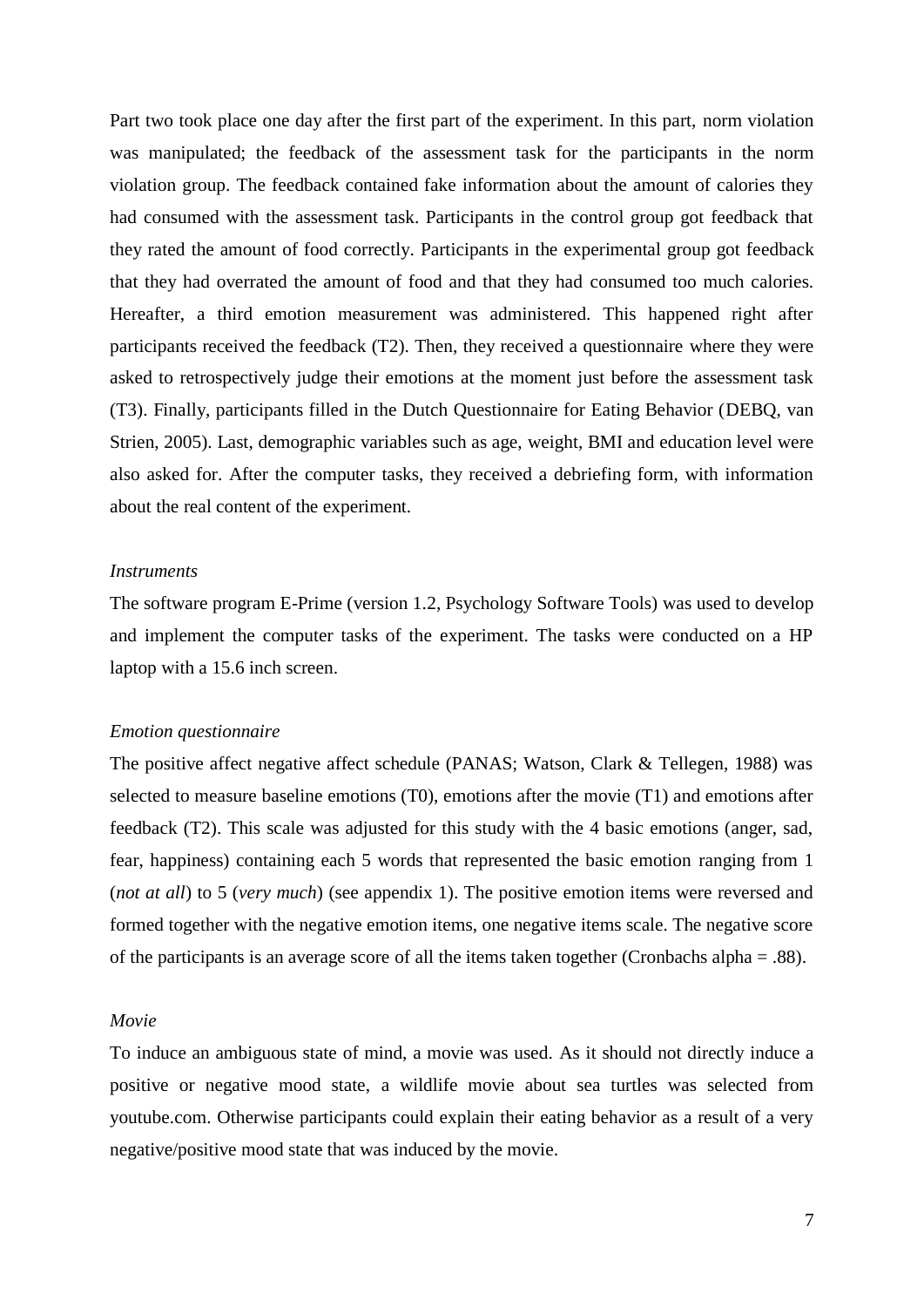#### *Manipulation*

The manipulation was induced by giving participants false feedback about the assessment task, where they had to judge the amount (20 grams) of 4 types of food. Participants received feedback about each separate food type. Subjects in the control group were told that they ate the right amount (in grams) of food that was required. Subjects in the norm violating group were told that they ate too much of each food type. They received feedback about each separate type of food and finally, they were told that they ate in total 511 kilocalories too much. This number of 511 kilocalories in total was chosen in a pilot study. In this pilot study, 20 women were asked with how many calories, they would have a sense that they had eaten too much and felt guilty or would be ashamed. Participants indicated that 500 kilocalories would be too much, and hence be a norm violation for them.

# *Food Products*

In this study, we used products of the following brands: M&M's (chocolate), marshmallows, biscuits (c1000), cut mini carrots. For alternative products, we used cherry tomatoes and naturel chips (spar). Participants were asked to rate the amount of M&M's, carrots, marshmallows and biscuits by eating the amounts of food they thought to be 20 grams. Participants received the food pieces on a neutral plastic plate, without any information about the product. The plates were filled to the top with the specific food type. When participants disliked a certain kind of food, they were offered an alternative; small tomatoes instead of carrots and chips instead of the other candy.

#### *Dieting, emotional eating.*

The Dutch Questionnaire for Eating Behavior (DEBQ; van Strien, 2005) was conducted to control for the degree of dieting, emotional eating and external eating. These aspects could have an influence on the research results. This questionnaire consists of 33 questions that are divided into three subscales: restraint eating, emotional eating and external eating. With these subscales answers are on a 5 point scale ranging from 1 ('Never') to 5 ('Very Often').

Cronbach's alpha's of the three scales are: .93 for the scale of restraint eating, .91 for the scale of emotional eating and .80 for the scale of external eating.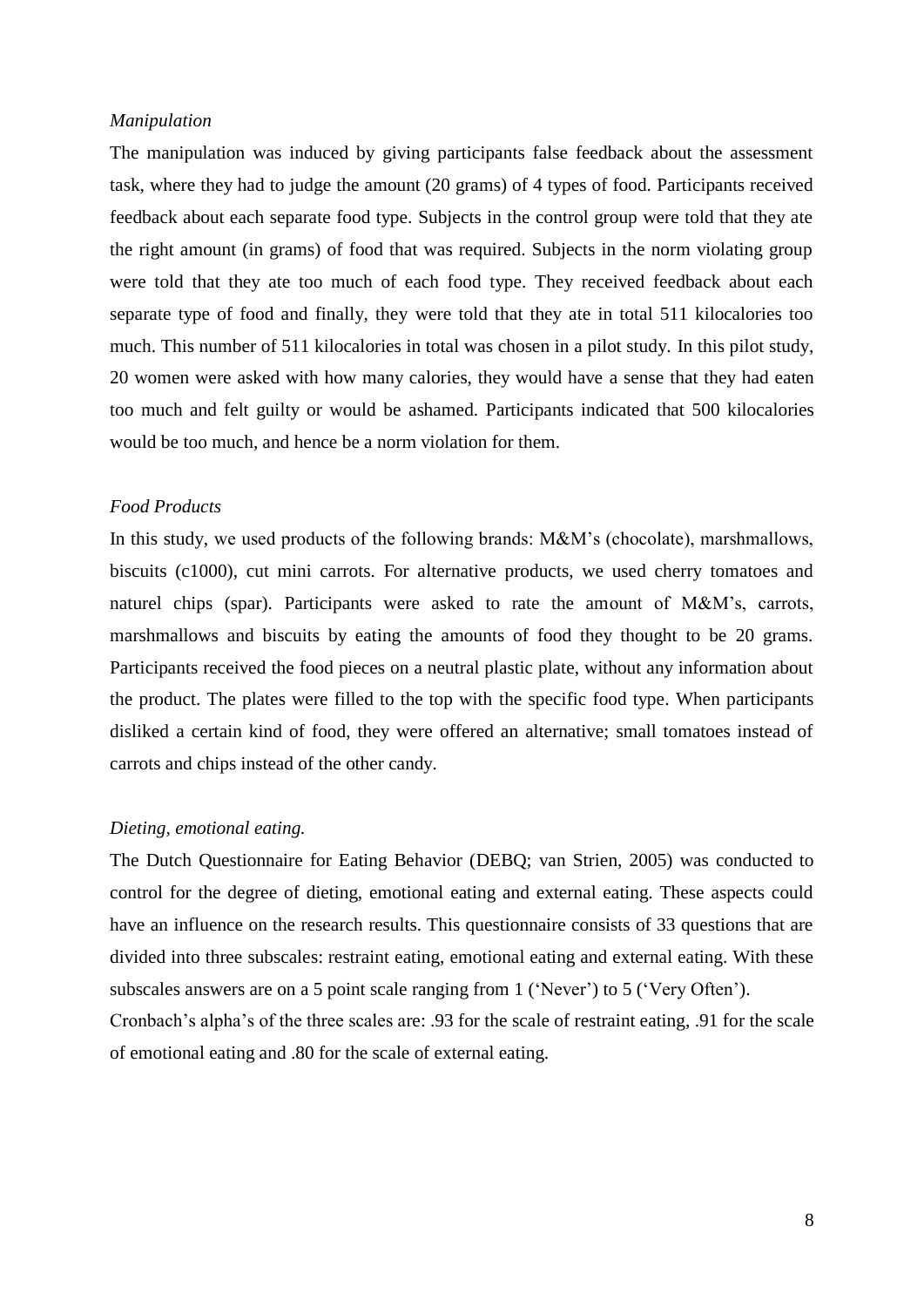# *Statistical Analyses*

First, a randomization check was conducted to see whether the two groups did not differ on the DEBQ and on demographic variables such as age, BMI and education level.

Second, a manipulation check was conducted with a repeated measures ANOVA to investigate whether the ambiguous movie had any effect on emotion (T0-T1). A second manipulation check was conducted with an ANOVA to see whether the two groups differed in negative emotion after they received feedback about the assessment task (T2)

The main analyses contained a repeated measures ANOVA to check whether the two groups differed on negative emotion between T1 and T3.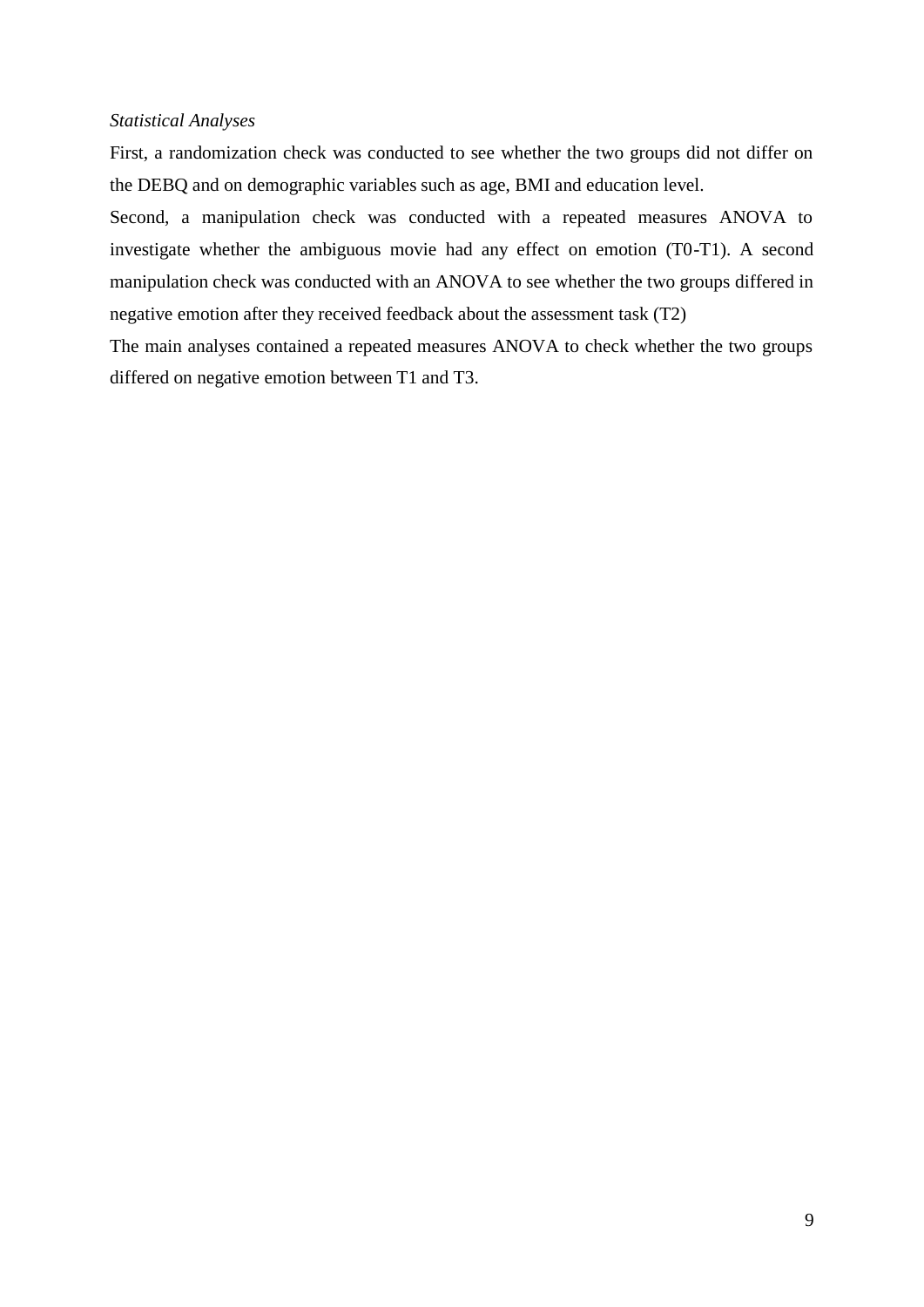# **Results**

#### *Randomization check*

With a MANOVA, a randomization check was conducted on the variables of age, weight, BMI and the three scales of the DEBQ (emotional eating, external eating, restraint eating) of the two groups. The control group and the experimental group did not differ significantly  $(F(1,40) = .52; p = .79)$  on each of these variables, hence the randomization was successful.

#### *Manipulation check*

To investigate whether the movie had an influence on the measured emotions of the subjects, a repeated measures ANOVA was conducted to measure the difference between T0 and T1. There was a marginal significant effect for time between T0 (*M*= 1.58; *SD*=.38) and T1 (*M=* 1.66; *SD*= .36),  $F(1,40) = 3.94$ ;  $p = .054$ . All participants were slightly more negative after the movie. However, no interaction or condition effect was found  $(p > .05)$ , thus the groups did not differ in their emotion experience before and after the movie.

To check whether the manipulation of negative feedback on the estimation of the eating task had any effect on the emotion of subjects, an ANOVA was conducted to measure the difference between the two groups at T2. A significant main effect was found between the control group (*M=* 1.41; *SD=* .19) and the norm-violating group (*M=* 1.63; *SD=* .34) on T2,  $F(1,39) = 6.06$ ;  $p = .02$  (see table 2). Hence, the manipulation has induced more negative feelings in the norm-violating group than in the control group.

*Table 2. Difference in mean scores and standard deviations of negative emotions between control group and norm-violating group at T2 (after feedback).* 

| $\mathbf{T}$ | Control group $(n=19)$ | Norm-violating group $(n=22)$ |
|--------------|------------------------|-------------------------------|
| <b>Mean</b>  | $\lfloor .41 \rfloor$  | .62                           |
| <b>SD</b>    | 19                     |                               |

#### *Main Analyses*

With an ANOVA, the difference at T3 between the two conditions on emotion score was found to be significant,  $F(1,39) = 4.76$ ;  $p = .03$ . The norm-violating group ( $M=1.79$ ;  $SD= .44$ ) felt more negative than the control group (*M=* 1.55; *SD=* .22). The effect size of the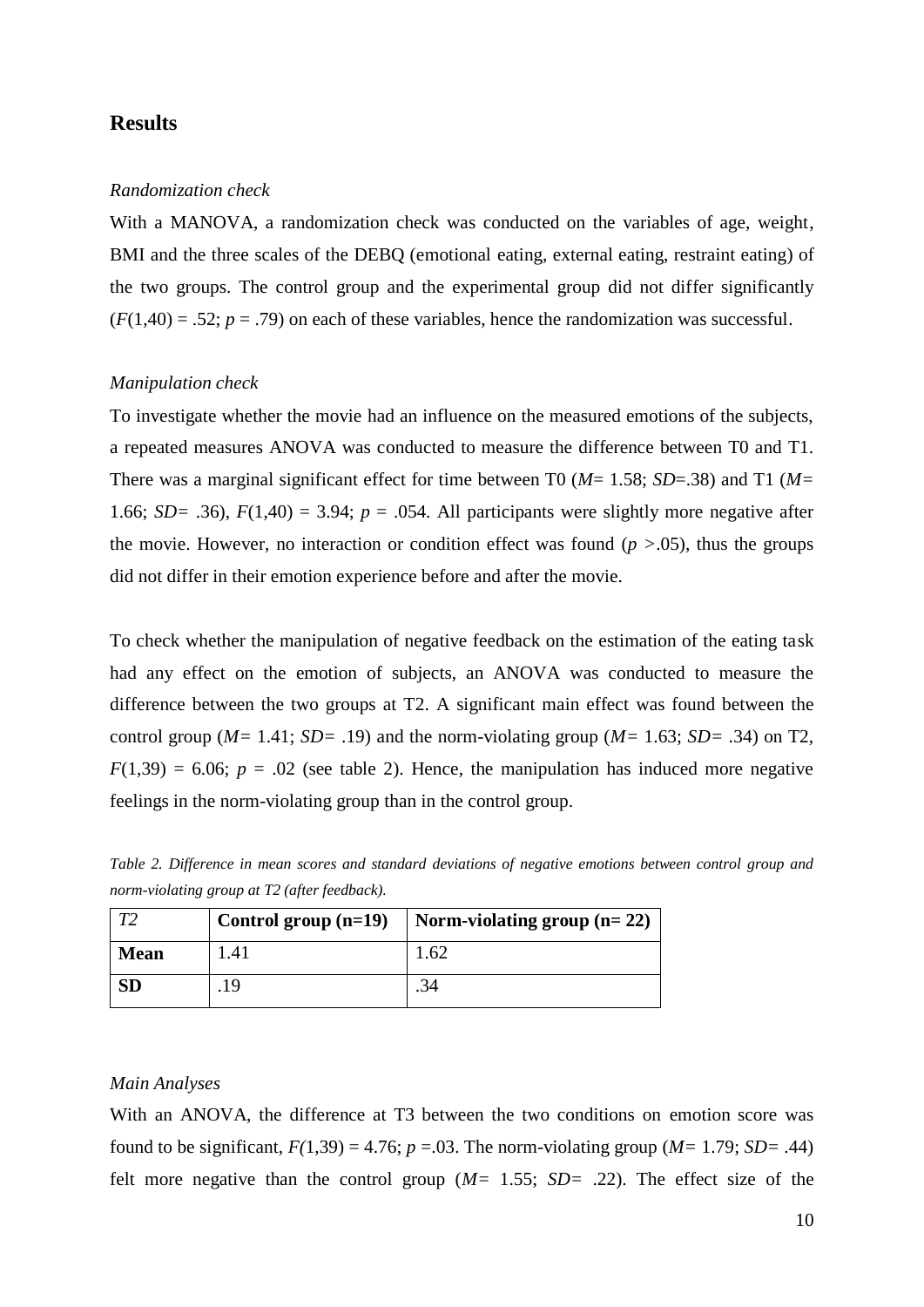significant difference at T3 is .10. When controlling for the difference in negative affect at T2, this significant difference disappears with an ANCOVA analysis,  $F(1,38) = .71$ ;  $p = .40$ .

The covariate, T2, appeared to be significant,  $F(1,38) = 19.52$ ;  $p = .00$ . This suggests that there is a mediation effect of T2. With a Sobel test, it appeared that T2 had a significant mediating effect,  $p = .01$  (one-tailed). Thus, the difference between the two conditions at T3 is influenced by T2 (negative affect).

Finally, a repeated measures ANOVA was conducted to measure the difference between T1 and T3 and between the two conditions on emotional score. There was a difference between the two conditions and the different measurements in time. However, this main effect is not significant,  $F(1,39) = .56$ ;  $p = .46$ . The control group felt less negative at T3 ( $M=1.55$ ;  $SD=$ .22), than at T1 (*M=* 1.56; *SD*= .19). The norm-violating group felt that they were more negative at T3 (*M=* 1.79; *SD*= .44) than at T1 (*M=* 1.75; *SD=* .44). Although, this difference is not significant, the two groups did change in the hypothesized direction.





*Figure 1. Difference in mean scores of negative emotion between T1 and T3 of the control group and the normviolating group.*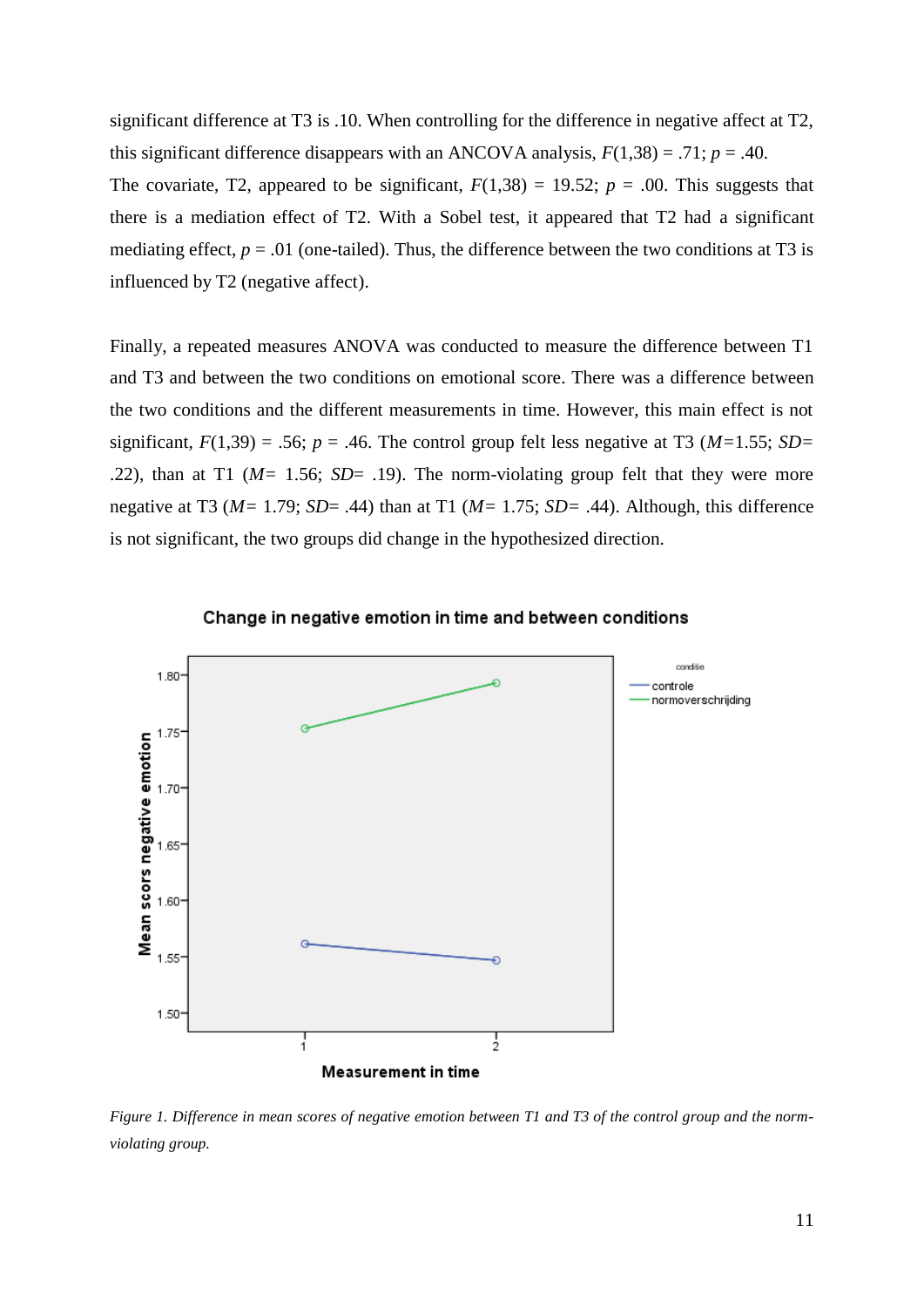# **Discussion**

In this study, the main question that was investigated is: how will people attribute their norm violating behavior to emotions? We hypothesized that people will attribute their norm violating behavior to earlier experienced emotions by overestimating them, because in this way, they have an explanation for their behavior. This hypothesis was confirmed in the present research.

From the main analyses it appeared that the norm violation group retrospectively indicated to have felt more negative prior to the norm violation than the control group. Hence, they overestimated their earlier experienced emotions after the norm violation, whereas the control group did not. This effect was mediated by negative affect after the norm violation (T2).

These results are in line with research of Oettingen et al. (2006) and Parks-Stamm et al. (2010). They state that when people are confronted with their norm violating behavior (receiving feedback in the experiment), this will lead to negative feelings. This causes people to often misattribute their behavior. Hence, the norm violation effect that is mediated by negative affect fits theories about norm violation with other tasks (social tasks) from previous research Oettingen et al. (2006) and Parks-Stamm et al. (2010). A new aspect in this research, is that it examines norm violation in eating behavior, which has not been investigated before. Also, in the research of Oettingen et al. (2006) and Parks-Stamm et al. (2010), norm violation is examined when participants can't find an explanation for their unconscious behavior, in our experiment, participants were conscious about their behavior.

This experiment raised an interesting new question for future research: what caused the misattribution? If norm violation would be the cause for the misattribution, this would mean that the theory of Oettingen et al. (2006) and Parks-Stamm et al. (2010) is validated in this experiment. If norm violation isn't necessary, and inducing negative affect alone is enough to cause the misattribution, this theory should be rejected and more research would be needed to investigate how negative affect actually works on people's attributing behavior. An alternative explanation could be found in the article of Robinson and Clore (2002). They state that an emotional experience can't be stored nor retrieved from memory. People remember the context details wherein emotions were experienced. With the passage of time, accurate recall of emotional experiences declines and biases occur when trying to retrieve the experience from memory. This is where a shift is made from episodic memory (specific to a particular event in the past) to semantic memory (consists of generalizations, beliefs). After a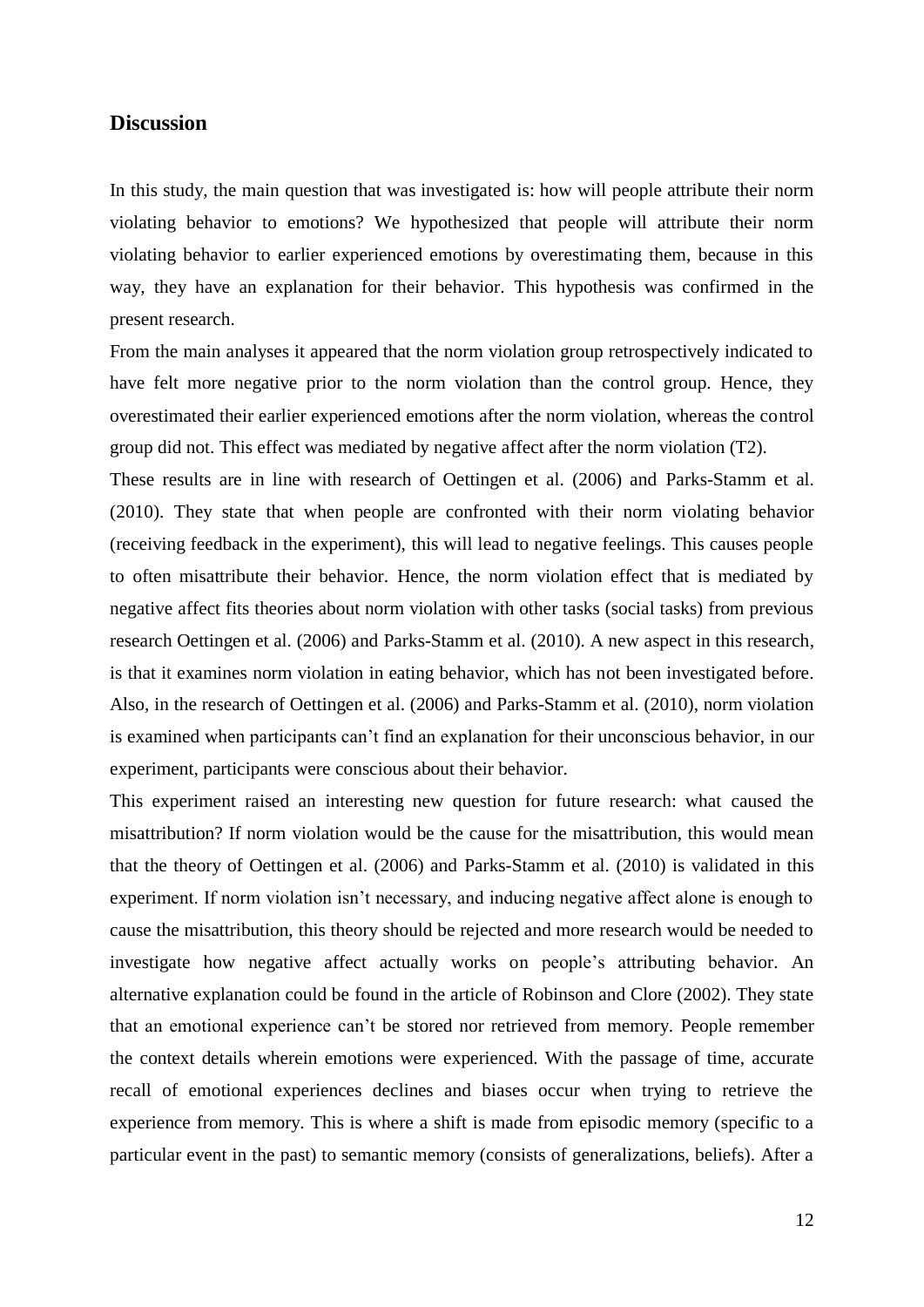while, people will experience more difficulty in retrieving passage-specific episodes. They compensate this, by also retrieving additional related information from semantic memory. There are two types of semantic emotion knowledge: situation-specific (how particular situations will influence their emotions) and identity related (beliefs about their emotions in general). From which type of memory a participant is retrieving information, depends on the type of ratings researchers use in their experiments. Because of the passage of time (retrospective reports) or the lack of availability (prospective reports), episodic memory may be inaccessible. People will then access the next type of information source; semantic memory (situation specific beliefs and identity related beliefs). These beliefs often have nothing to do with the actual experienced emotion of, for instance, five days ago, but the situation was the same. Hence, people will then think that they probably felt very negative, because in that situation, you usually feel negative. Regarding our research, when participants have to retrieve emotional information one day ago (the day they overate), it could be that, with a retrospective report, people retrieve information from semantic memory and hence the information about their emotions yesterday isn't as accurate as it would be when retrieving from episodic memory. This could cause for a bias and because people can't recall the exact emotions, they will over- or underestimate their emotions, which possibly causes the misattribution. This could be investigated in future research about this topic.

For now, this research shows that people misattribute their overeating behavior to emotions by overestimating them. This means that these results are in line with prior research in this topic (Lluch, Herbeth, Mejean, & Siest, 2000; Evers, de Ridder and Adriaanse, 2009); people actually don't feel negative when they think they ate too much. They only report having felt negative. When people actually are feeling negative, they don't overeat. Probably because negative feelings normally cause people to decrease food intake, as was discussed in the introduction (Spoor, Bekker, van Strien & van Heck, 2006). This means that in the future, researchers will have to develop new or other questionnaires to measure emotional eating behavior. The questionnaires that are used today, are often made up of retrospective information and self-reports. From this experiment, it becomes clear that these measures are not reliable (Robinson and Clore, 2002). Questionnaires should contain more objective measurements, such as bogus taste tests and diaries that have to be filled in twice or three times a day. In this way, more reliable measurements about eating behavior and the emotional state of mind can be used and the gap between retrospective and experimental research should become smaller.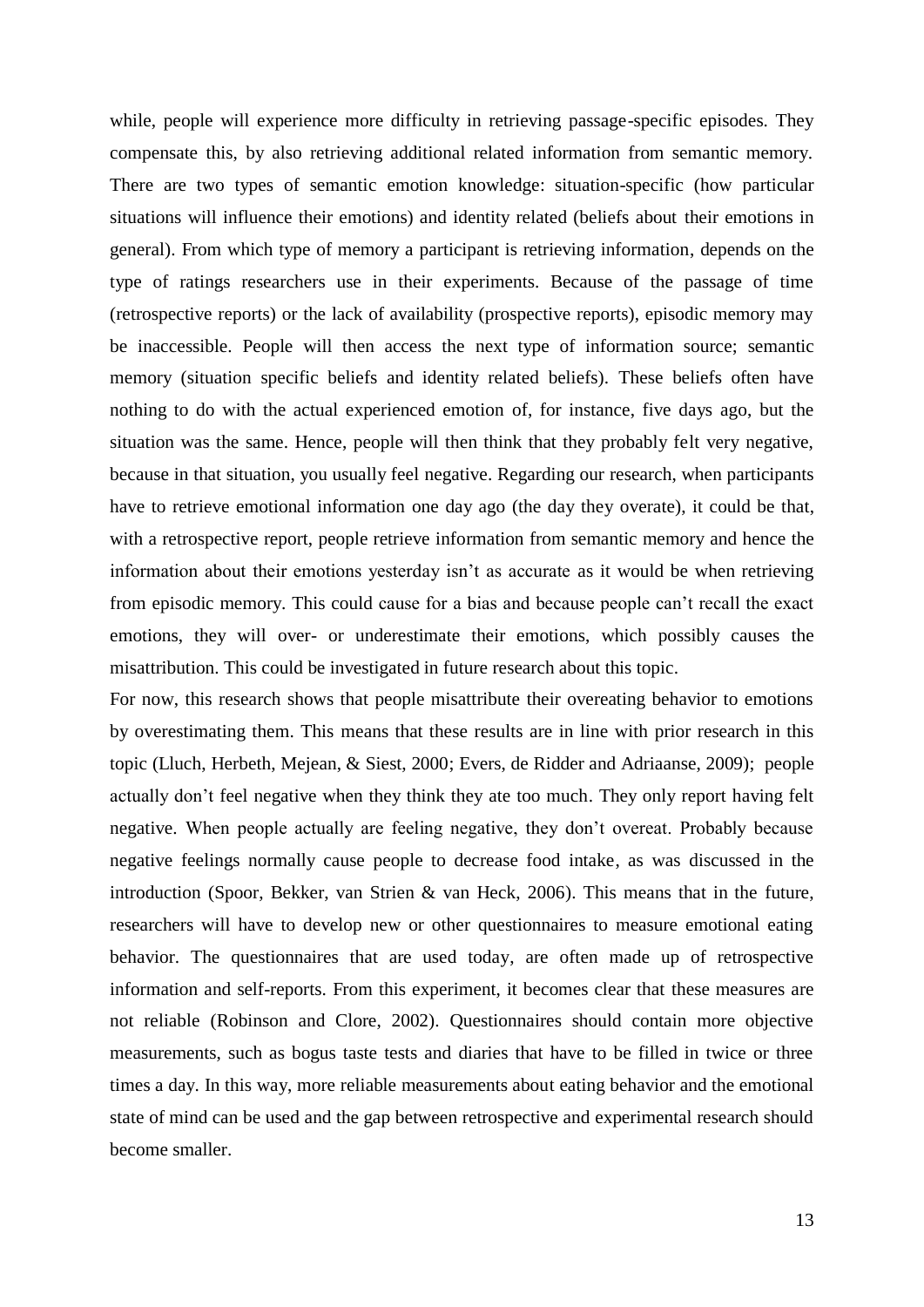A further suggestion for future research is to make separate groups with restraint eaters and emotional eaters. These different groups could cause a different effect when they are separated from the 'normal' eaters and are examined apart from each other. In this experiment we took al the groups together and with a randomization check it appeared that there was no difference between the groups. However, to gain deeper insight into the different types of eaters and whether they might cause different effects on eating behavior, there could be groups with restraint eaters and emotional eaters in future research about this topic. Restraint eaters would possibly experience a stronger effect than a 'normal' group, perhaps because they would feel norm violation earlier and stronger when they overeat (for more information on restraint eaters, see Herman & Mack, 1975). Emotional eaters could also show a stronger effect than a 'normal' group, when they have an explanation (negative emotions) for their overeating behavior. This effect is also shown in this research, however, since emotional eaters are specifically directed to negative emotions (more than a 'normal' eating group), the norm violation effect could be stronger in emotional eaters.

A third suggestion is to separate the two parts of the study less than 1 day. In this experiment, the two parts of the experiment were separated by one day (sometimes two). This time frame is not (yet) supported by literature. Hence, a time frame of two or more days, or less than one day would also be possible. A guess is that the effect/feeling of norm violation would set in within one day. More than two days seems less plausible, since experienced emotions at the time of the overeating could be biased by the time they have to be retrieved from memory (shift from episodic to semantic memory). Hence, the chance of over- or underestimating emotions would increase, because when a memory of an emotional experience shifts to semantic memory, several retrospective biases become active (belief-consistent) and selfreports of that emotional experience (emotions including) become less accurate with the passage of time, than when they are retrieved from episodic memory (time-dependent) within a time limit of about one day (Robinson & Clore, 2002).

With other suggestions for future research, it also becomes clear that there are a small number of limitations to our study. First, we did an experiment in a lab setting. This kind of setting is somewhat different than an experiment in a real life setting. It is possible that participants didn't show the behavior, they normally would display in real life. Also, we manipulated norm violation. It could be that with real norm violation (where people actually eat too much), they wouldn't behave in a similar way, and that results are slightly different than from what we found in this study.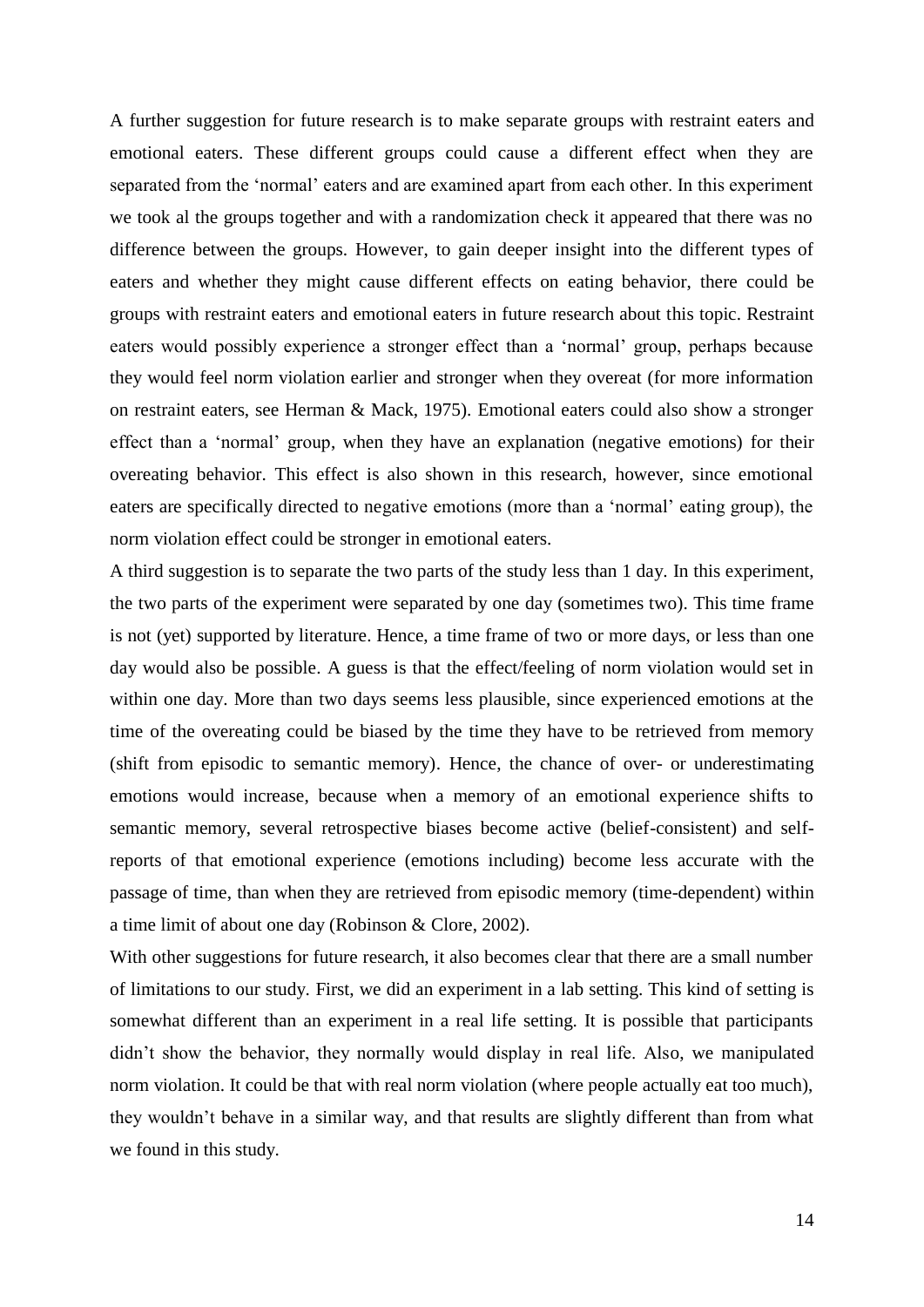Last, we only used female college students in our experiment. Hence, no further conclusions can be drawn towards other populations. More experiments with several other groups of women (lower SES or different age groups) should be conducted in the future. Different types of behavior (smoking, shopping, drinking) where emotions also play a role, should also be further investigated for more general conclusions.

Finally, we can conclude that we have found an explanation for the contradiction that people often don't overeat when experiencing negative emotions, but that they do see themselves as emotional eaters. This is a very important and valuable first step for practice and theory of eating behavior!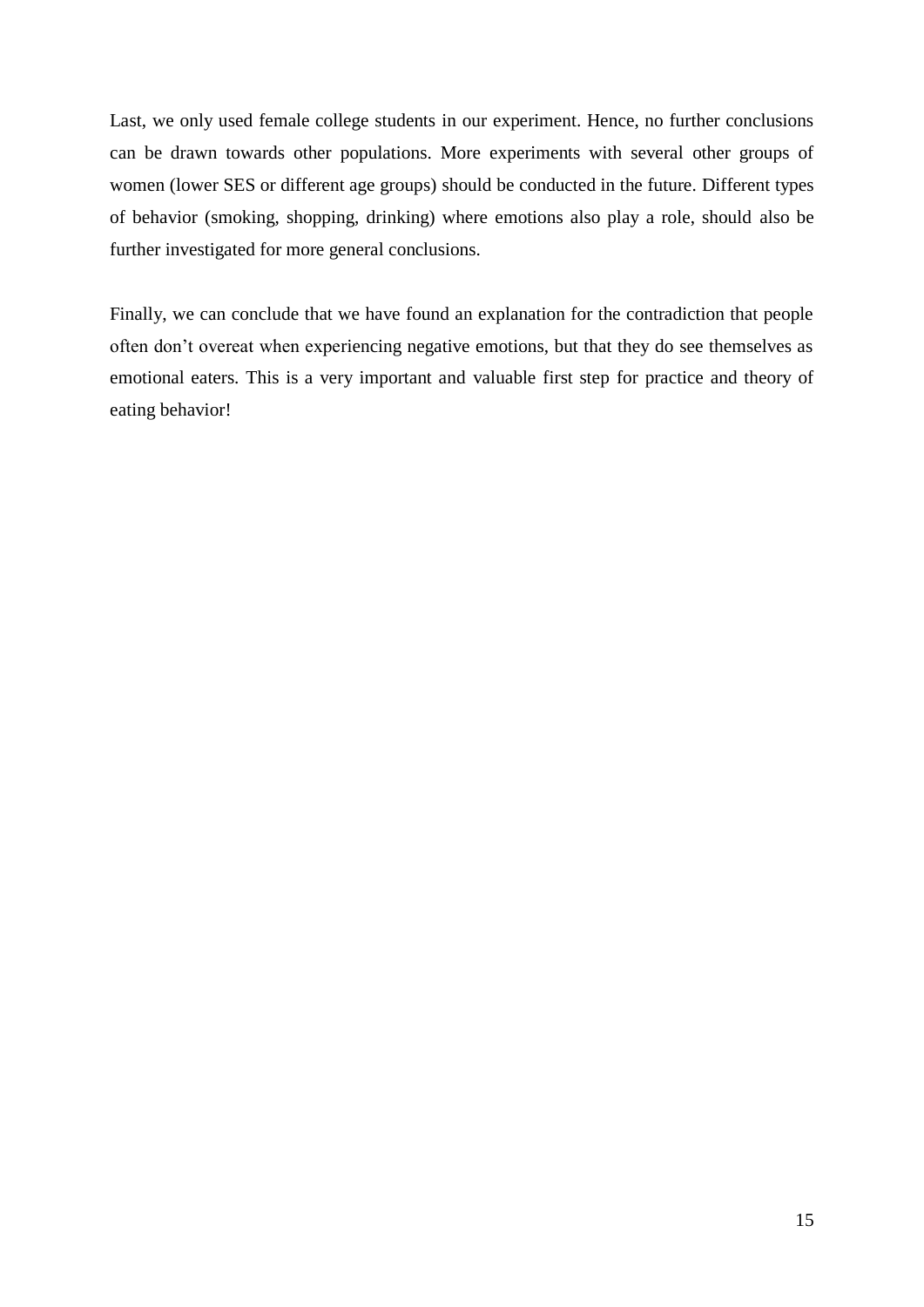# **Literature**

- Bar-Anan, Y., Wilson, T.D. & Hassin, R.R. (2010). Inaccurate self-knowledge formation as a result of automatic behavior. *Journal of experimental social psychology,* doi:10.1016/j.jesp.2010.07.007
- Bekker, M. H. J., Van de Meerendonk, C., & Mollerus, J. (2004). Effects of negative mood induction and impulsivity on self-perceived emotional eating. *International Journal of Eating Disorders, 36,* 461–469.
- Branca, F., Nikogosian, H., & Lobstein, T. (2007). The challenge of obesity in the WHO European Region and the strategies for response. Copenhagen, Denmark (e-book).
- Bern, D.J. (1972). Self-perception theory. In Bar-Anan, Y., Wilson, T.D. & Hassin, R.R. (2010). Inaccurate self-knowledge formation as a result of automatic behavior. *Journal of experimental social psychology,* doi:10.1016/j.jesp.2010.07.007
- Canetti, L., Bachar, E., Berry, E. M. (2002). Food and emotion. *Behavioural Processes,* 60, 157-164.
- Evers, C., de Ridder, D.T.D., & Adriaanse, M.A. (2009). Assessing yourself as an emotional eater: mission impossible? *Health Psychology, 28, 6,* 717-725.
- Herman, C.P. & Mack, D. (1975). Restraint and unrestraint eating. In Macht, M. (2008). How emotions affect eating: A five-way model. *Appetite*, *50,* 1-11.
- van den Hurk, K., van Dommelen, P., van Buuren, S., Verkerk, P.H., & HiraSing, R.H. (2007). Prevalence of overweight and obesity in the Netherlands in 2003 compared to 1980 and 1997. *Archives Dis Child, 92*, 992-995.
- Lluch, A., Herbeth, B., Me´jean, L., & Siest, G. (2000). Dietary intakes, eating style and overweight in the Stanislas Family Study. *International Journal of Obesity, 24,* 1493– 1499.
- Macht, M. (2008). How emotions affect eating: A five-way model. *Appetite,* 50, 1-11.
- Newman, E., O'Connor, D.B., & Conner, M. (2007). Daily hassles and eating behaviour: The role of cortisol reactivity status. *Psychoneuroendocrinology, 32*, 125–132.
- Oettingen, G., Grant, H., Smith, P.K., Skinner, M. & Gollwitzer, P.M. (2006). Nonconscious goal pursuit: Acting in an explanatory vacuum. *Journal of Experimental Social Psychology, 42,* 668-675.

Parks-Stamm, E.J., Oettingen, G. & Gollwitzer, P.M. (2010). Making sense of one's actions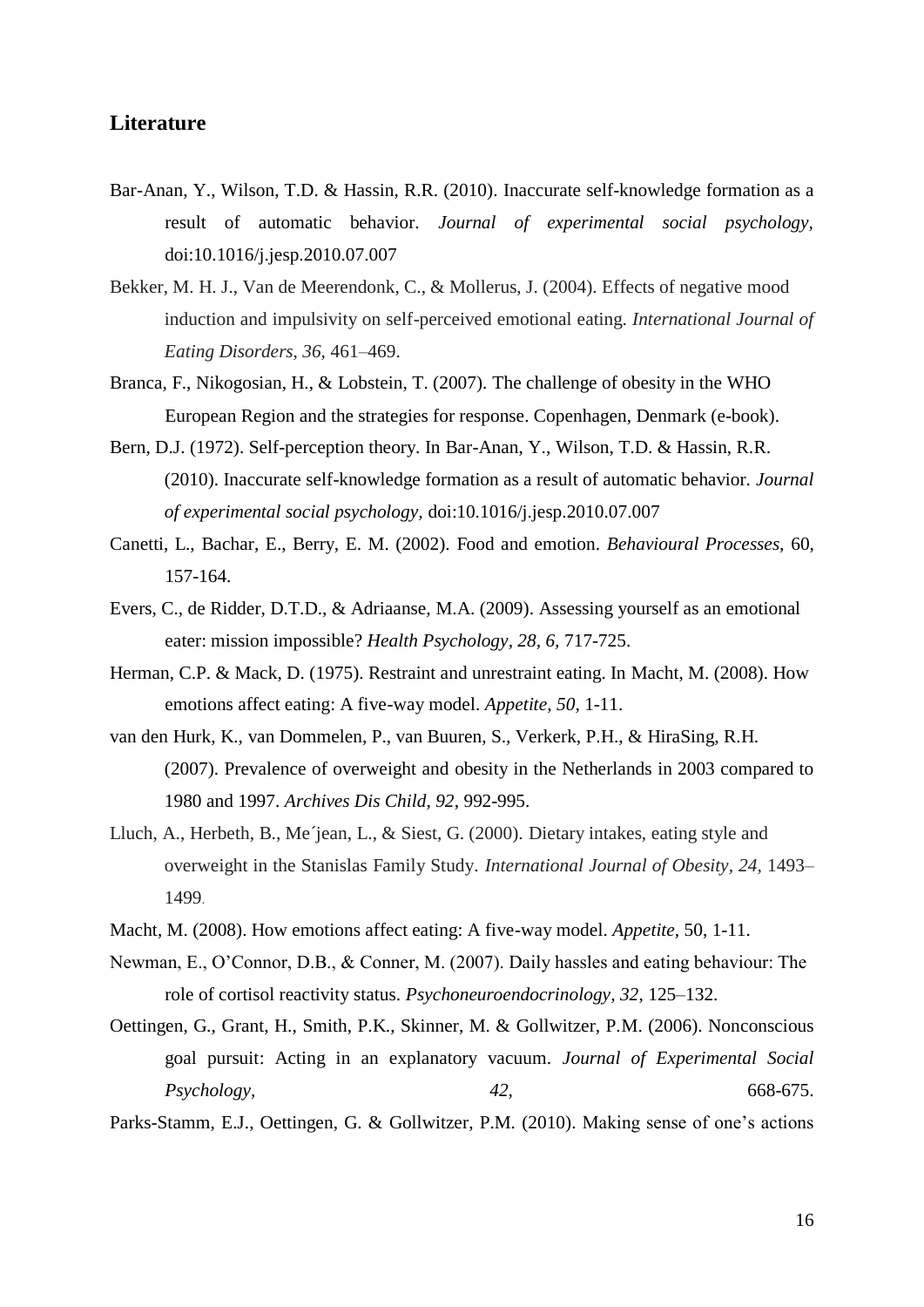in an explanatory vacuum: The interpretation of nonconscious goal striving. *Journal of Experimental Social Psychology, 46*, 531-542.

- Pizarro, D., Uhlmann, E., & Salovey, P. (2003). Asymmetry in judgments of moral blame and praise: The role of perceived metadesires. *Psychological Science, 14, 3,* 267-272.
- Ready, R.E., Weinberger M.I. & Jones, K.M. (2007). How happy have you felt lately? Two diary studies of emotion recall in older and younger adults*. Cognition & Emotion, 21*, 728-757.
- Robinson, M.D. & Clore, G.L. (2002). Belief and feeling: Evidence for an accessibility model of emotional self-report. *Psychological Bulletin, 128*, *6,* 934-960.
- Spoor, S.T.P., Bekker, M.H.J., Van Strien, T., van Heck, G.L. (2007). Relations between negative affect, coping, and emotional eating. *Appetite,* 48, 368-376.
- van Strien, T. (2005). *Handleiding Nederlandse Vragenlijst voor Eetgedrag [Manual Dutch Eating Behavior Questionnaire]*. Amsterdam: Boom Test Publishers.
- van Strien, T., van de Laar, F.A., van Leeuwe, J.F.J., Lucassen, P.L.B.J., van den Hoogen, H.J.M., Rutten, G.E.H.M., et al. (2007). The dieting dilemma in patients with newly diagnosed type 2 diabetes: Does dietary restraint predict weight gain 4 years after diagnosis? *Health Psychology, 26*, 105–112.
- Thomas D.L. & Diener, E. (1990). Memory accuracy in the recall of emotions. *Journal of Personality and Social Psychology, 59*, 291-297.
- Watson, D., Clark, L.A., & Tellegen, A. (1988). Development and validation of brief measures of positive and negative affect: The PANAS scales. *Journal of Personality and Social Psychology, 54, 6,* 1063-1070.
- White, G., Fishbein, S., & Rutstein, J. (1981). Passionate love and the misattribution of arousal. In Bar-Anan, Y., Wilson, T.D. & Hassin, R.R. (2010). Inaccurate selfknowledge formation as a result of automatic behavior. *Journal of experimental social psychology,* doi:10.1016/j.jesp.2010.07.007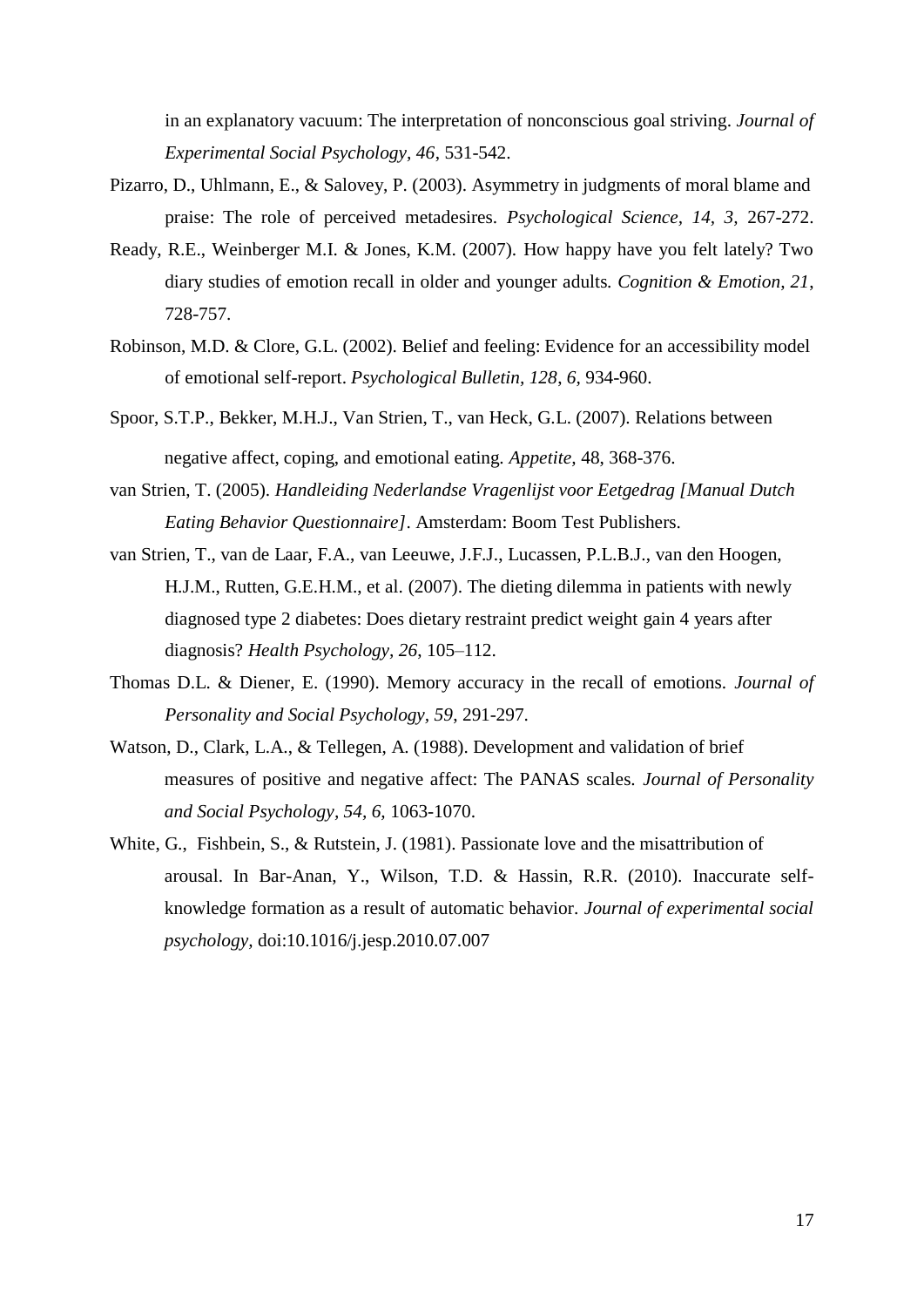# **Appendix 1**

# **E-prime text part 1**

# Welcome to this experiment

You will fill in some questionnaires, see a movie and perform an assessment task

Press 'space' to start the experiment

Here is a questionnaire about your mood and overall well-being at this time.

The first part contains a number of words that describe emotions and feelings.

Read each word and indicate the extent to which you experience this feeling at the moment. You can use the numbers to indicate how you feel. For instance, if you feel very happy this moment, you choose the number 5. If you hardly feel happy or not at all, you can choose the number 1.

Press 'space' to start the questionnaire.

PANAS questionnaire (T0):

20 questions: To what extent do you feel like:

1. washed-out 2. happy 3. sad 4. gloomy 5. agressive 6. irritable 7. scared 8. 'ongerust' 9. cheerful 10. frustrated 11. proud 12. low 13. guilty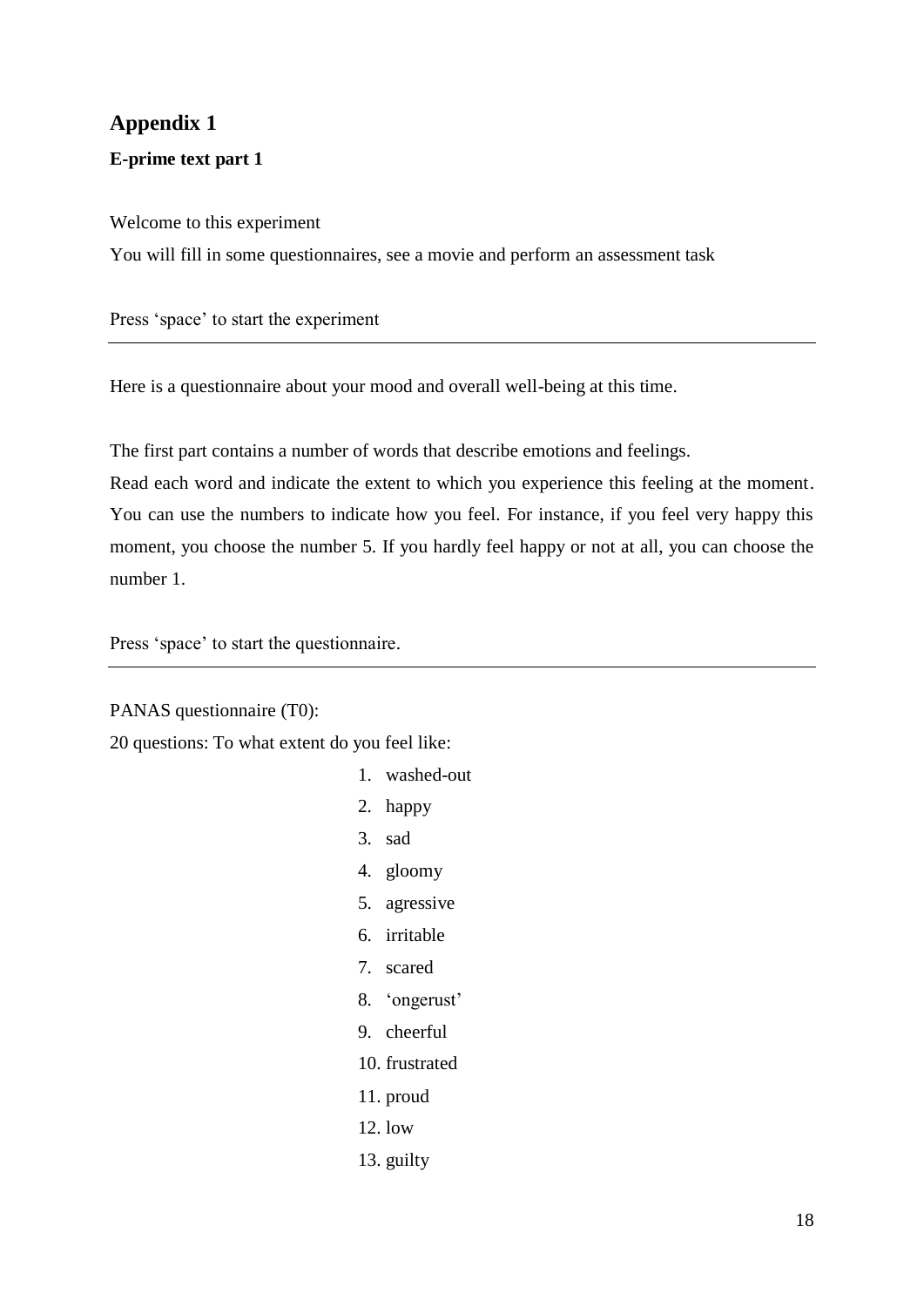| 14. enthousiastic |
|-------------------|
| 15. tense         |
| 16. anxious       |
| 17. energetic     |
| 18. angry         |
| 19. 'bedroefd'    |
| 20. nervous       |
|                   |

Indicate at a scale of 1 to 5, with:

 $1 =$  hardly or not at all  $2 = a$  little  $3 =$  moderate  $4 = \text{very}$  $5 =$  very much, a lot.

The second part contains a number of words that describe your wellbeing.

Read each word and indicate the extent to which you are experiencing this complaint. You can by use the numbers to indicate how you experience this complaint.

Press 'space' to start the questionnaire.

To which extent do you experience at this moment:

- 1. headache
- 2. dizziness
- 3. chest pain
- 4. lethargy
- 5. nausea or abdominal upset
- 6. palpitations
- 7. myalgia
- 8. stuffy
- 9. lump in throat
- 10. difficulty concentrating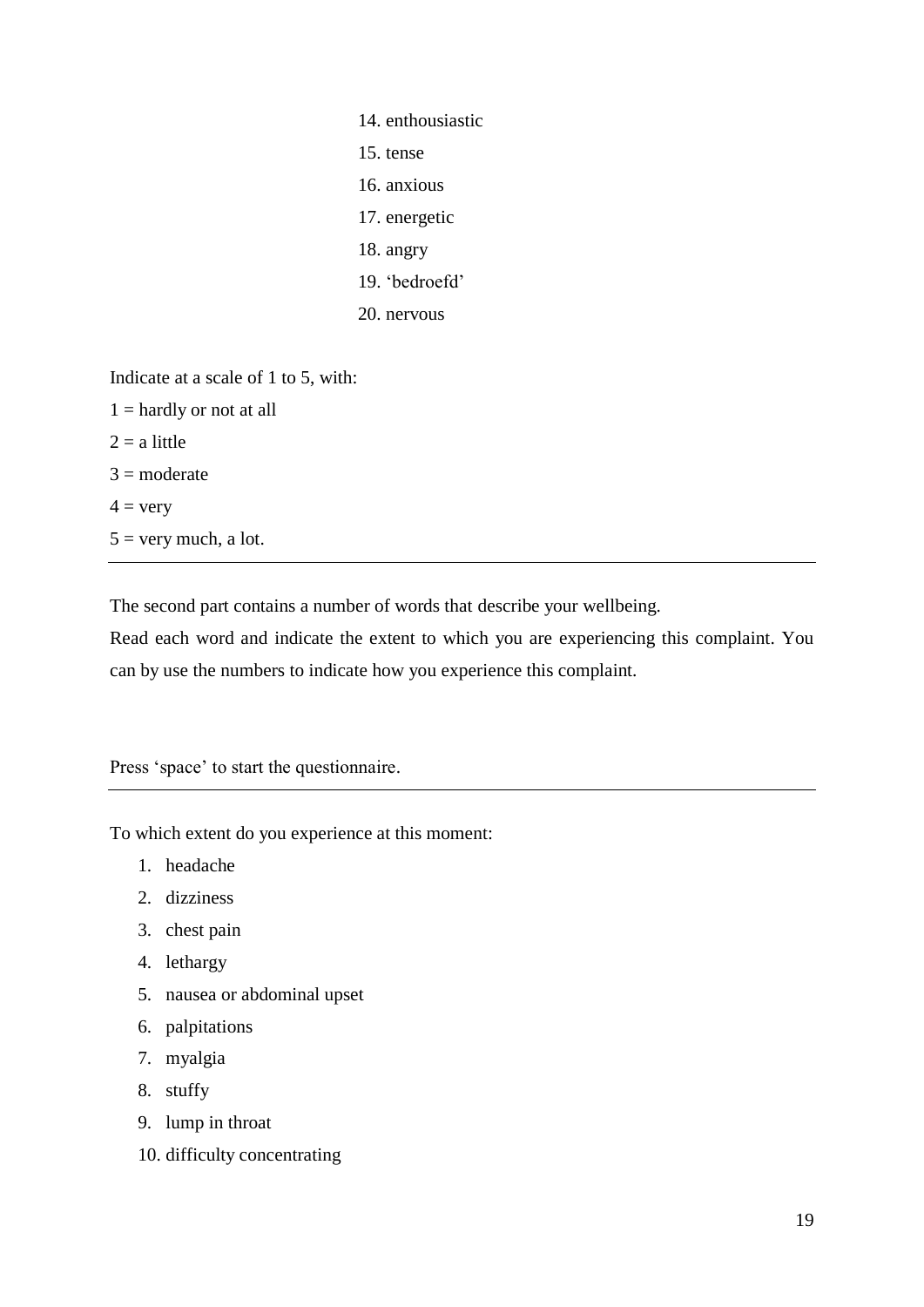11. having heavy arms or legs

12. the feeling there's something wrong

Indicate at a scale of 1 to 5, with:

 $1 =$  hardly or not at all  $2 = a$  little  $3 =$ moderate  $4 = \text{very}$  $5 =$  very much, a lot.

Now you will see a movie. Ask the experimenter to start the movie.

\*Movie showing\*

Again, here is a questionnaire about your mood at the moment.

The questionnaire contains a number of words that describe emotions and feelings. Read each word and indicate the extent to which you experience this feeling at the moment. You can use the numbers to indicate how you feel.

Press 'space' to start the questionnaire.

PANAS questionnaire (T1)

Here is the assessment task.

Ask the experimenter to start the assessment task.

For this assessment task you are asked to estimate how much 20 grams is. This is done by eating 20g of each product from the plate.

It is important that you make the most accurate possible estimate of what 20 grams of each product is. Do not think too long about it, go for your first impulse.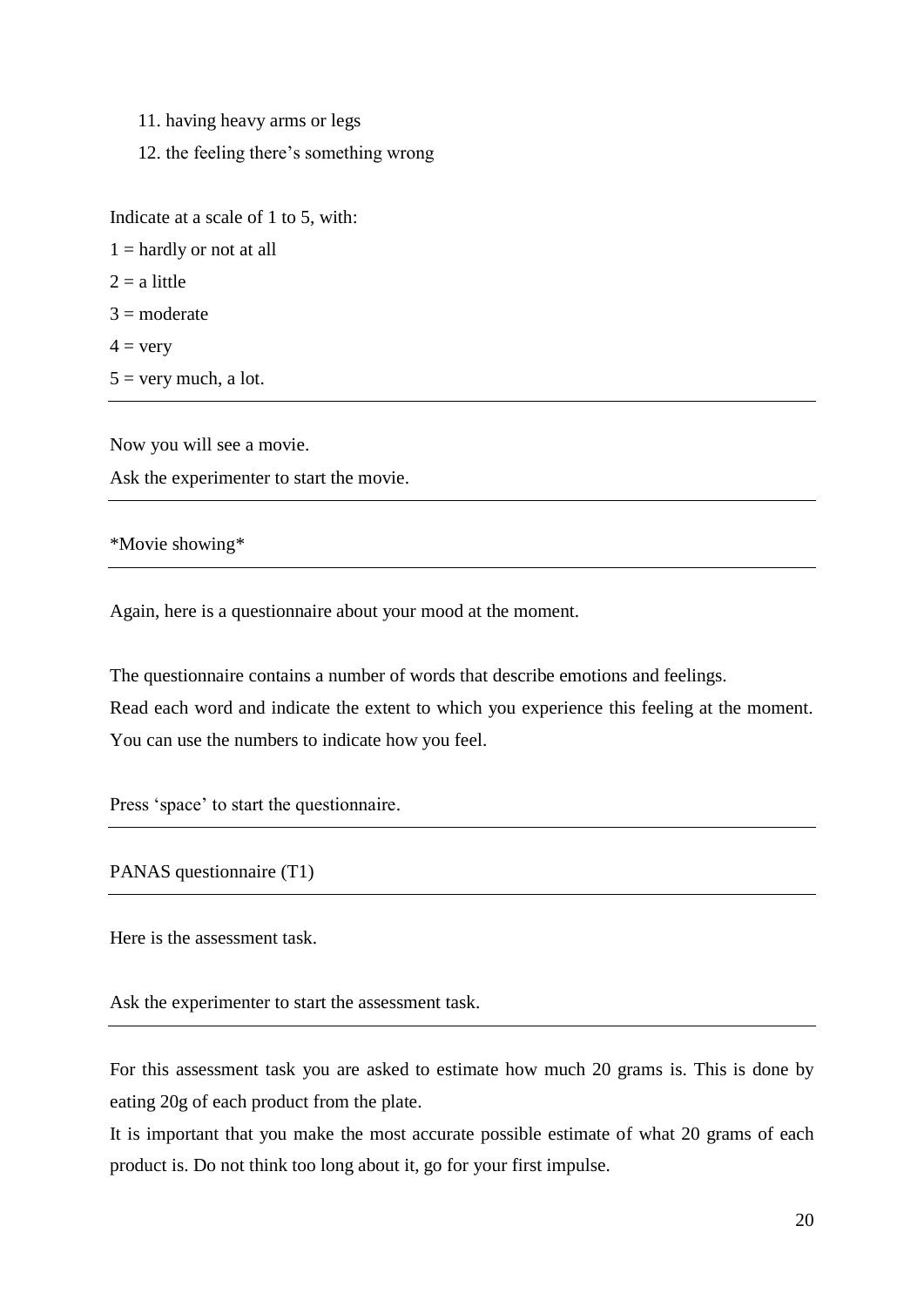Press 'space' to start the task.

You see a plate of M & M's in front of you. Try to estimate how much 20 grams is by eating it.

Press 'space' to go to the next product.

You see a plate of marshmallows in front of you. Try to estimate how much 20 grams is by eating it.

Press 'space' to go to the next product.

You see a plate of biscuits in front of you. Try to estimate how much 20 grams is by eating it.

Press 'space' to go to the next product.

You see a plate of carrots in front of you. Try to estimate how much 20 grams is by eating it.

Press 'space' to go to the next product.

This is the end of the assessment task and thus the end of Part 1 of this study. We will see you tomorrow for the second part of this research.

Thank you very much!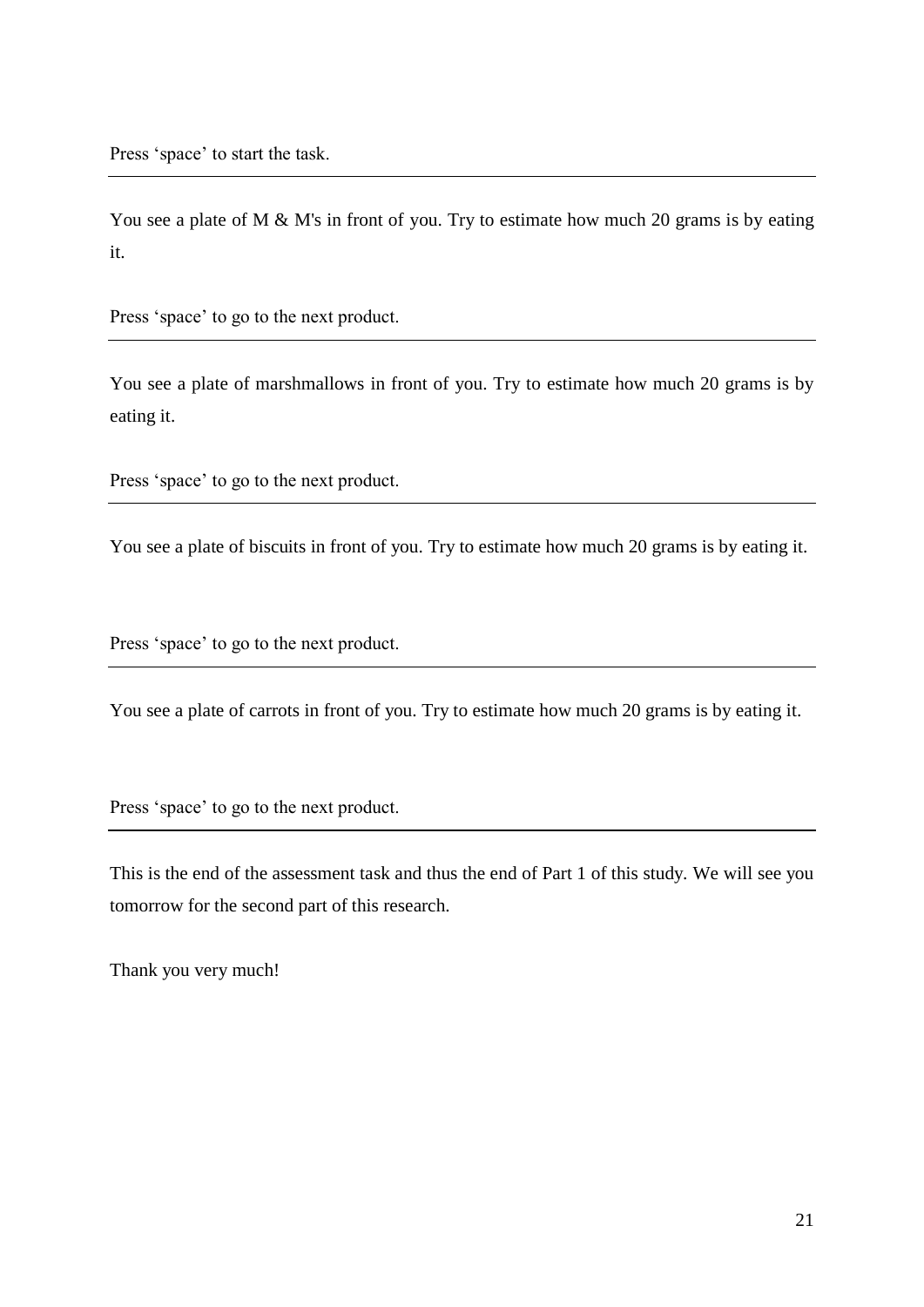# **E-prime text part 2**

Welcome to the second part of this experiment.

First, you will receive feedback on the assessment task you did yesterday. Then, you will fill in several questionnaires.

Press 'space' to continue

Yesterday, you participated in our study, where we investigated how well you could indicate a quantity of food.

In reality, this experiment did not assess your judging qualities. We investigated whether people will overeat when exposed with unhealthy food and hence, will violate their norms.

Press 'space' to go to your personal results.

Press your participant number to see your results.

>>>One moment please<<<

Results

**Control Group:** You ate about 20 grams of M&M's. You dit not eat too much.

**Experimental Group**: You ate 193 kilocalories of M&M's. This is more than the 20 grams you had to eat.

Press 'space' to continu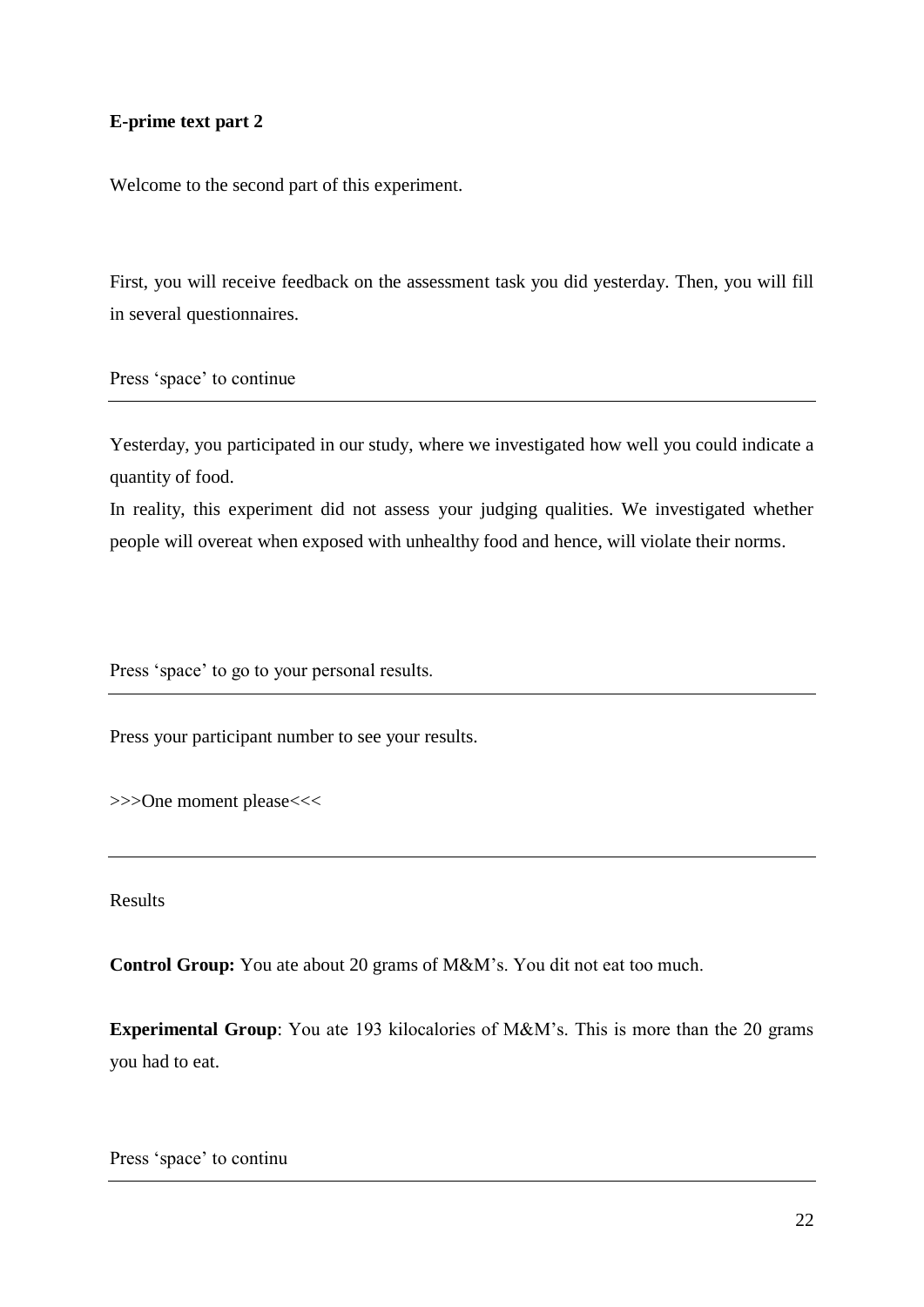Results

**Control Group**: You ate 18 grams of marsmallows. You did not eat too much.

**Experimental Group**: You ate 106 kilocalories of marshmallows. This was about the same as the 20 grams you should ate.

Press 'space' to continue

Results

**Control Group**: You ate 19 grams of biscuits. You dit not eat too much.

**Experimental Group**: You ate 199 kilocalories of biscuits. This is more than the 20 grams you should ate.

Press 'space' to continue

Results

**Control Group**: You ate about 20 grams of carrots. You did not eat too much..

**Experimental Group**: You ate 13 kilocalories of carrots. This was about the same quantity as the 20 grams you should ate.

Press 'space' to continue

Results

**Control Group**: You ate in total about 80 grams. This is about the same quantity as the other participants ate in this experiment.

**Experimental Group**: You ate in total 511. This is much more than what the other participants ate in this experiment.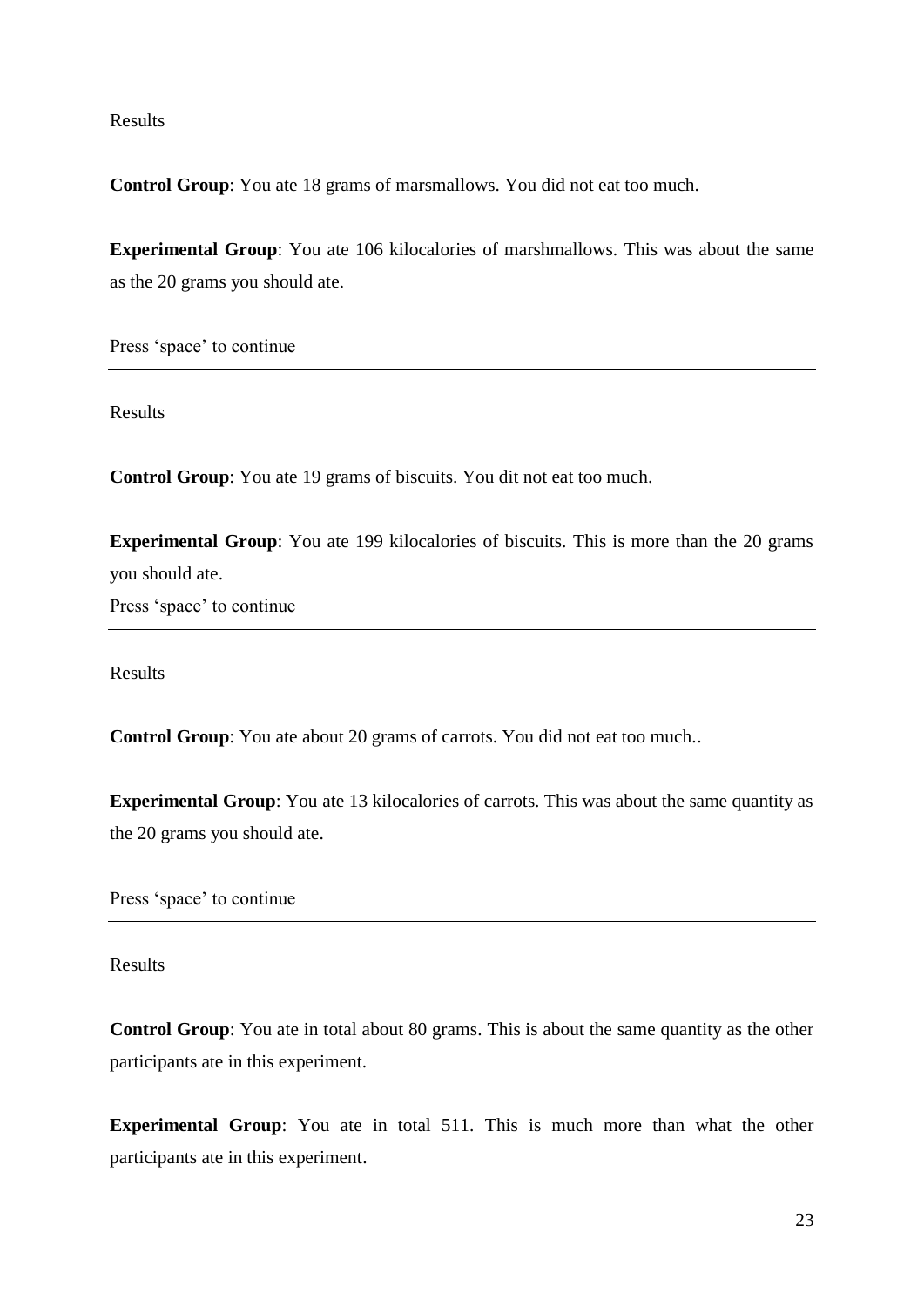Press 'space' to go to the questionnaires.

Here is a questionnaire about your mood and feelings at this time.

The questionnaire contains a number of words that describe emotions and feelings.

Read each word and indicate the extent to which you experience this feeling at the moment. You can use the numbers to indicate how you feel. For instance, if you feel very happy this moment, you choose the number 5. If you hardly feel happy or not at all, you can choose the number 1.

Press 'space' to go to the questionnaire.

PANAS questionnaire (T2)

Here is a questionnaire about your mood and feelings YESTERDAY, after watching the movie, just before the assessment task.

The questionnaire contains a number of words that describe emotions and feelings. Read each word and indicate the extent to which you experienced this feeling YESTERDAY, after the movie, before the assessment task. You can use the numbers to indicate how you feel

Press 'space' to go to the questionnaire.

How emotional did you feel after watching the movie?

Indicate at a scale of 1 to 5, with:  $1 =$  hardly or not at all  $2 = a$  little  $3 =$ moderate  $4 = \text{very}$  $5 =$  very much, a lot.